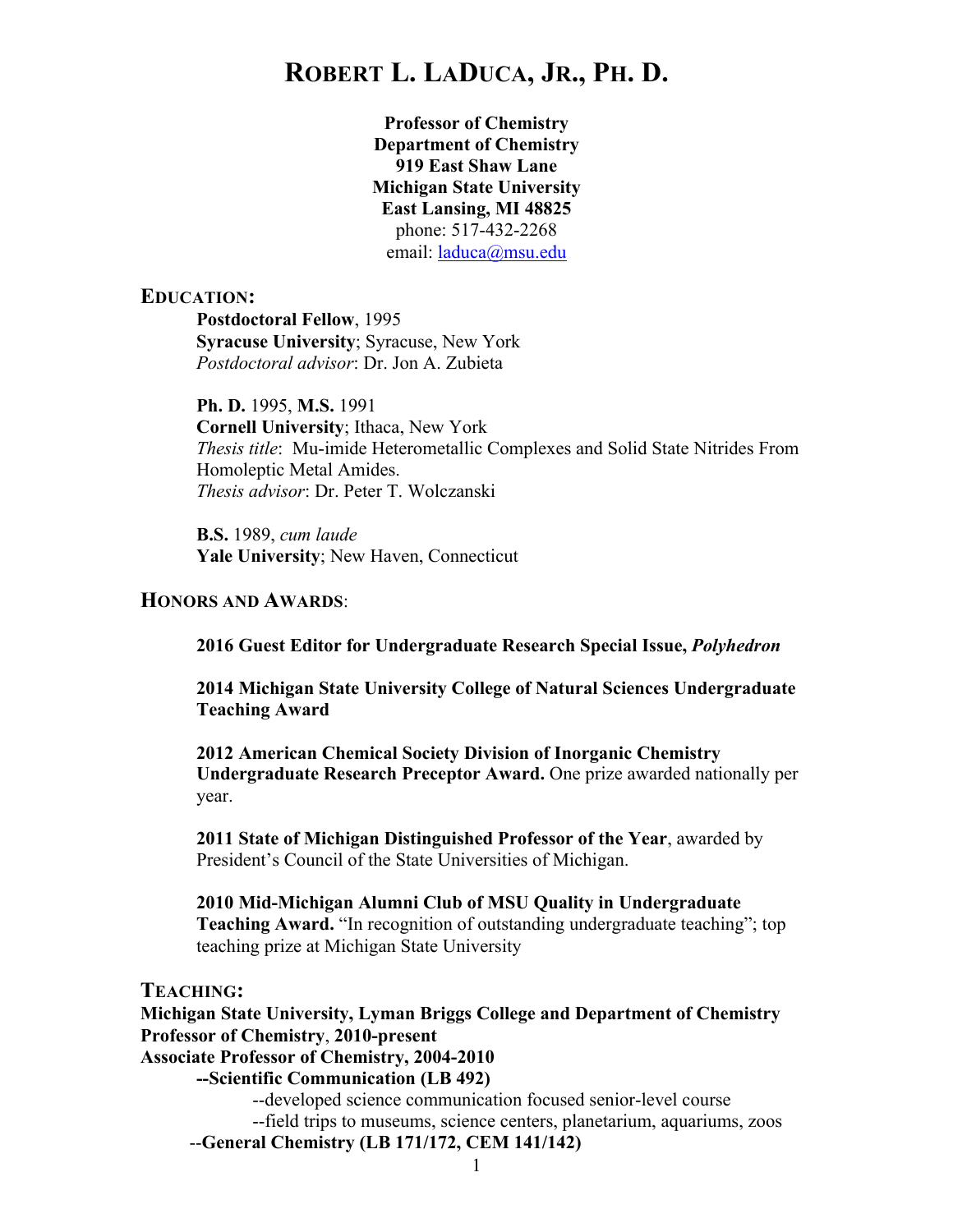| --significant curricular revision, insertion of organic chemistry unit<br>--use of frequent chemical demonstrations for illustration of concepts |
|--------------------------------------------------------------------------------------------------------------------------------------------------|
| --heavy use of concept mapping and cooperative learning techniques                                                                               |
| --heavy use of in-class CPS and iClicker2 "clicker" technology<br>--inclusion of individualized online Mastering Chemistry homework              |
| --redesign of recitation sections into problem-solving workshop format                                                                           |
| --supervised graduate teaching assistants and undergraduate                                                                                      |
| learning assistants                                                                                                                              |
| -- consistent superior student and peer evaluations for teaching                                                                                 |
| effectiveness                                                                                                                                    |
| --Chemical Research with Undergraduate Students                                                                                                  |
| --mentored 60 undergraduate research students in program towards                                                                                 |
| synthesis of inorganic/organic hybrid solid materials via                                                                                        |
| hydrothermal methods, involving significant organic synthesis                                                                                    |
| projects for ligands (43 at MSU)                                                                                                                 |
| -- four former students now enrolled in graduate programs in Chemistry,                                                                          |
| seven more have completed Ph.D. degrees in Chemistry                                                                                             |
| --mentored Eric Shyu (2008) and Peter Kraft (2012), High School students                                                                         |
| who earned Intel Science Talent Search Finalist status                                                                                           |
| --mentored Amy Pochodylo (2009-2012), an MSU student who earned a                                                                                |
| Goldwater Scholarship                                                                                                                            |
| <b>Associate Professor of Chemistry, King's College, 2002-2004</b>                                                                               |
| <b>Assistant Professor of Chemistry, King's College, 1996-2002</b>                                                                               |
| -- consistent superior student and peer evaluations for teaching                                                                                 |
| effectiveness                                                                                                                                    |
| --General Chemistry                                                                                                                              |
| --use of frequent chemical demonstrations for illustration of concepts                                                                           |
| --heavy use of concept mapping and cooperative learning techniques                                                                               |
| --Advanced Inorganic Chemistry                                                                                                                   |
| --modernized Inorganic Chemistry lecture and laboratory curricula                                                                                |
| --included new sections on group theory, organometallic, bioinorganic,                                                                           |
| and solid state chemistry.                                                                                                                       |
| -- Organic Chemistry Laboratory                                                                                                                  |
| --led sections of introductory organic laboratory, covering synthetic,                                                                           |
| analytical, and spectral techniques.                                                                                                             |

#### --**Chemistry of Materials**

--developed sections on structure, solid state synthesis, and X-ray diffraction as part of a team taught course

#### --**Astronomy**

--developed challenging but accessible course for non-science majors --incorporated sky simulation software package RedShift 3

--held field observations with reflecting telescope

### --**Chemical Information Sciences**

--responsible for redesign of 1-credit chemical literature course, with a new focus on retrieval of information via Chemical Abstract Online and computer design of chemical graphics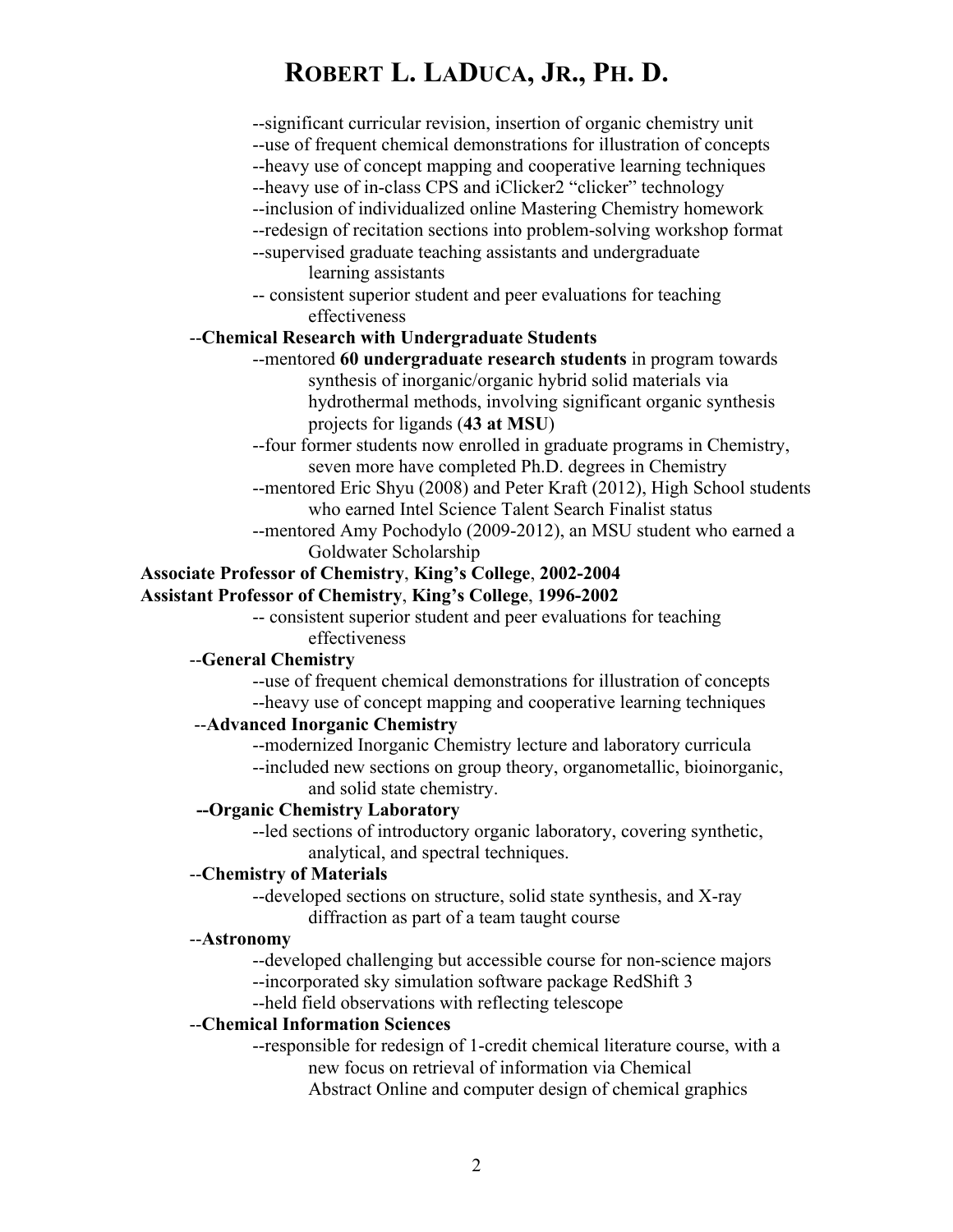#### **ADMINISTRATION:**

**Michigan State University, Lyman Briggs College Associate Dean for Administration and Academic Governance, 2013–2018 Honors College Faculty Fellow 2014–present Faculty Senate Steering Committee, 2017–2018, Chair 2018** -supervised laboratory instructional staff and teaching laboratory facilities -oversaw and participated in job searches for staff and faculty positions -intensive junior faculty mentoring -oversaw student evaluation process & accreditation compliance process -wrote numerous letters of support for faculty promotion and staff awards -involved in budgetary and advisory aspects of college administration -LBC representative on inter-college pedagogical grant proposals -represented Lyman Briggs College at University governance meetings -Science College representative to Cultural Engagement Council

### **PEER-REVIEWED PUBLICATIONS:**

(*undergraduate co-authors in italics*) **254 total peer-reviewed articles 207** papers, **47** structure reports (including **11** featured journal cover articles, **7** invited papers)

### *Papers*

207*. Jack J. Przybyla*, R. L. LaDuca, "Nitrobenzene-detection cadmium thiophenedicarboxylate coordination polymers with flexible dipyridylamide ligands and diverse topologies" , *Inorganica Chimica Acta*, **2019**, *486*, 314–323.

206. *Brianna L. Martinez*, R. L. LaDuca, "Diverse Layered Topologies and Magnetic Subunits in Cobalt Cyclohexyldicarboxylate Coordination Polymers with 3- Pyridylnicotinamide Coligands", *Polyhedron*, **2019**, *157*, 276–283.

205. *Gregory A. Farnum, Brianna L. Martinez, Jodi L. Meyer, Sean R. Pumford*, R. L. LaDuca, "Diverse Stacked and Entangled Topologies in Cadmium Tricarballylate Coordination Polymers with Nitrobenzene Detection Capability", *Inorganica Chimica Acta*, **2019**, *485*, 9–19.

204. *Andrew R. LaDuca*, R. L. LaDuca, "Nitroaromatic-detecting cadmium cyclohexyldicarboxylate coordination polymers with bis(4-pyridylmethyl)piperazine coligands and unprecedented 2D and 3D topologies", *CrystEngComm*, **2018**, *20*, 5677– 5687. **FEATURED FRONT COVER ARTICLE.**

203. *Sultan R. Qiblawi*, *Celeste R. Czarnecki*, R. L. LaDuca, "A Mixed Valence Copper Coordination Polymer with a New Highly Self-Penetrated Topology", *Inorganic Chemistry Communications*, **2018**, *95*, 61–66.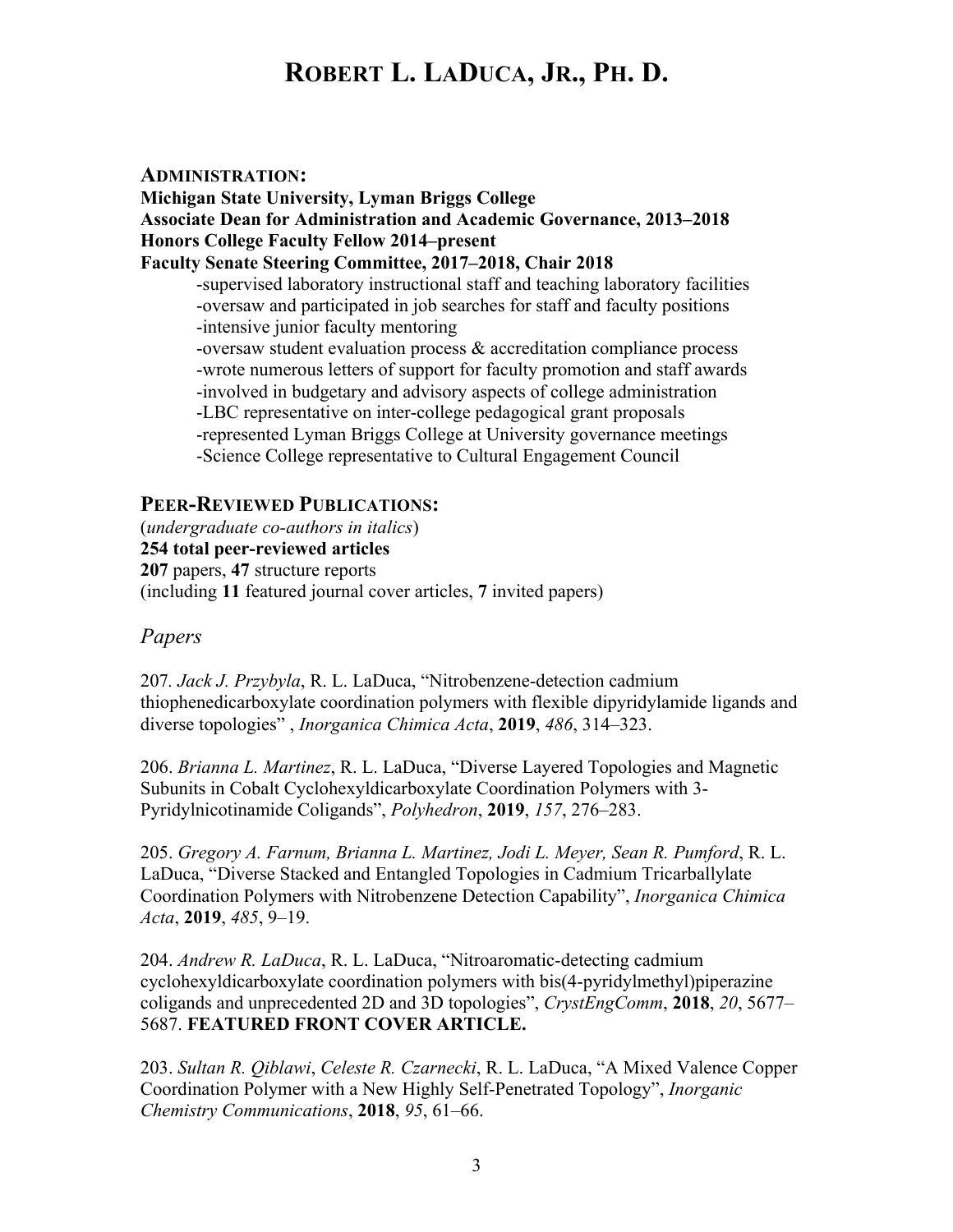202. *Zaria I. Contejean*, R. L. LaDuca, "Nitroaromatic-detecting zinc and cadmium coordination polymers with methyl-substituted aliphatic dicarboxylate and 4,4′ dipyridylamine ligands and diverse topologies", *Journal of Solid State Chemistry*, **2018**, *266*, 44–53.

201. *Alec D. Shrode*, R. L. LaDuca, "Diverse Interpenetration Schemes and Topologies in Cobalt Coordination Polymers Constructed from 2-Carboxycinnamic Acid and a Longspanning Dipyridylpiperazine Ligand", *Journal of Molecular Structure*, **2018**, *1171*, 726– 732.

200. *Brianna L. Martinez*, *Alec D. Shrode*, R. J. Staples, R. L. LaDuca, "Divergent topologies in luminescent and nitrobenzene-detecting zinc diphenate coordination polymers with flexible dipyridylamide ligands", *Polyhedron*, **2018**, *151*, 369–380.

199. *Jack J. Przybyla*, R. L. LaDuca, "Control of topology in luminescent nitrobenzenedetecting cadmium camphorate polymers via hydrogen-bonding capable dipyridyl ligands", *Inorganica Chimica Acta*, **2018**, *479*, 10–16.

198. *Jamelah Z. Travis, Sean R. Pumford, Brianna L. Martinez*, R. L. LaDuca, "Nickel Adamantanedicarboxylate and Adamantanediacetate 2D and 3D Coordination Polymers with Hydrogen-Bonding Capable Dipyridyl Ligands", *Polyhedron*, **2018**, *142*, 25–37.

197. *Jack J. Przybyla*, R. L. LaDuca, "Control of Chirality and Catenation in Cobalt and Cadmium Camphorate Coordination Complexes", *CrystEngComm*, **2018**, *20*, 280–293. **FEATURED FRONT COVER ARTICLE.**

196. *Jamelah Z. Travis, Brianna L. Martinez*, R. L. LaDuca, "Structurally Diverse Divalent Metal Adamantanedicarboxylate Coordination Polymers with Hydrogenbonding Capable Dipyridyl Pillaring Ligands", *Zeitschrift fur Anorganische und Allgemeine Chemie*, **2018**, *644*, 33–42. **FEATURED FRONT COVER ARTICLE.**

195. *Abigail E. Meyers,* R. L. LaDuca. "Auxiliary dipyridylamide ligand control of dimensionality in copper 5-sulfoisophthalate coordination polymers", *Inorganica Chimica Acta*, **2018**, *471*, 595–607.

194. *Abigail E. Meyers, Renee K. Randolph*, R. L. LaDuca, "Divergent topologies in luminescent zinc and cadmium substituted isophthalate coordination polymers constructed from long-spanning dipyridylamide ligand precursors", *Inorganica Chimica Acta*, **2017**, *467*, 330–342.

193. *Brianna L. Martinez*, R. L. LaDuca, "Zinc and Cadmium Diphenate Coordination Polymers with Conformationally Flexible Dipyridylamide Ligands", *Zeitschrift fur Anorganische und Allgemeine Chemie*, **2017**, *643*, 1118–1125. **FEATURED FRONT COVER ARTICLE**

192. *Brian L. Pickwick, Amy L. Pochodylo*, R. L. LaDuca, "Luminescent Cadmium 5- Sulfoisophthalate Dipyridylpiperazine Coordination Polymers with Ladder,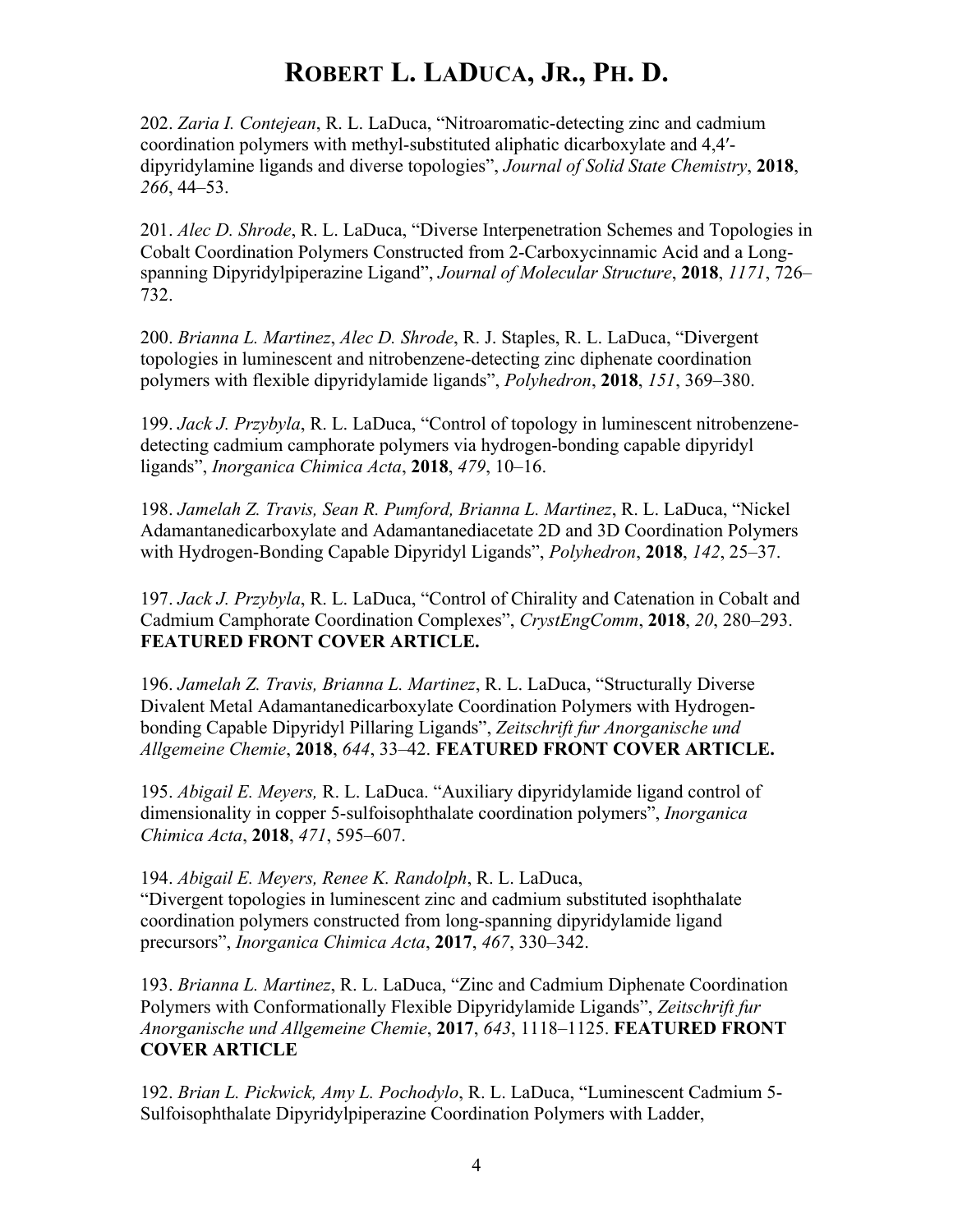Interpenetrated Binodal Net, or Nanotube-Embedded Layer Topologies", *Inorganica Chimica Acta*, **2017**, *466*, 618–624.

191. *Torél A. Beard, Julie A. Wilson*, R. L. LaDuca, "Cadmium and cobalt oxybis(benzoate) coordination polymers with diverse topologies depending on dipyridylamide ligands including a new self-penetrated network", *Inorganica Chimica Acta*, **2017**, *466*, 30–38.

190. *Cassi J. LaRose*, R. L. LaDuca, "Luminescent cadmium 1,3 adamantanedicarboxylate coordination polymers with diverse topologies depending on dipyridylamide ligands", *Inorganica Chimica Acta*, **2017**, *461*, 92–101.

189. *Torél A. Beard*, *Jamelah Z. Travis*, R. L. LaDuca, "Structurally diverse divalent metal pyromellitate coordination polymers with very long spanning dipyridylamide ligands", *Inorganica Chimica Acta*, **2017**, *459*, 143–152.

188. *Renee K. Randolph*, R. L. LaDuca, "Substituent dependent layer topologies in copper isophthalate coordination polymers containing long-spanning dipyridylamide ligands", *Journal of Molecular Structure*, **2017**, *1135*, 67–74.

187. *Brian L. Pickwick, Amy L. Pochodylo*, R. L. LaDuca, "Luminescent Cadmium Coordination Polymers Synthesized from Bis(4-pyridylmethyl)piperazine and Isophthalic Acid Derivatives", *Inorganica Chimica Acta*, **2017**, *458*, 146–162.

186. *Jamelah Z. Travis*, *Cassi J. LaRose*, R. L. LaDuca, "Control of Dimensionality and Topology in Nickel and Cobalt Coordination Polymers Containing Adamantane-based Dicarboxylate and Long-Spanning Dipyridyl Ligands", *Inorganica Chimica Acta*, **2017**, *456*, 158–170.

185. *Sean R. Pumford*, R. L. LaDuca, "Nitrobenzene-detecting 2D and 3D Cadmium Phenylenediamine Coordination Polymers with *N*,*N*′-ethylenediaminebis- (isonicotinamide) Auxiliary Ligands", *Inorganica Chimica Acta*, **2016**, *453*, 618–625.

184. *Torél A. Beard*, R. L. LaDuca, "Divergent Topologies in Divalent Metal Furandicarboxylate or Thiophenedicarboxylate Coordination Polymers with Bis(4 pyridylformyl)piperazine Coligands", *Inorganica Chimica Acta*, **2016**, *453*, 470–481.

183. *Sultan H. Qiblawi*, R. L. LaDuca, "Ribbon and Self-Penetrated Hybrid Copper Molybdates with Ancillary Bis(4-pyridylmethyl)piperazine Ligands", *Zeitschrift fur Anorganische und Allgemeine Chemie*, **2016**, *642*, 1152–1157.

182. *Alexander D. Sample*, R. L. LaDuca, "Divalent Metal 2,5-Thiophenedicarboxylate Coordination Polymers with the Conformationally Flexible Bis(4-pyridylformyl) homopiperazine Ligand", *Zeitschrift fur Anorganische und Allgemeine Chemie*, **2016**, *642*, 966–972. **FEATURED FRONT COVER ARTICLE**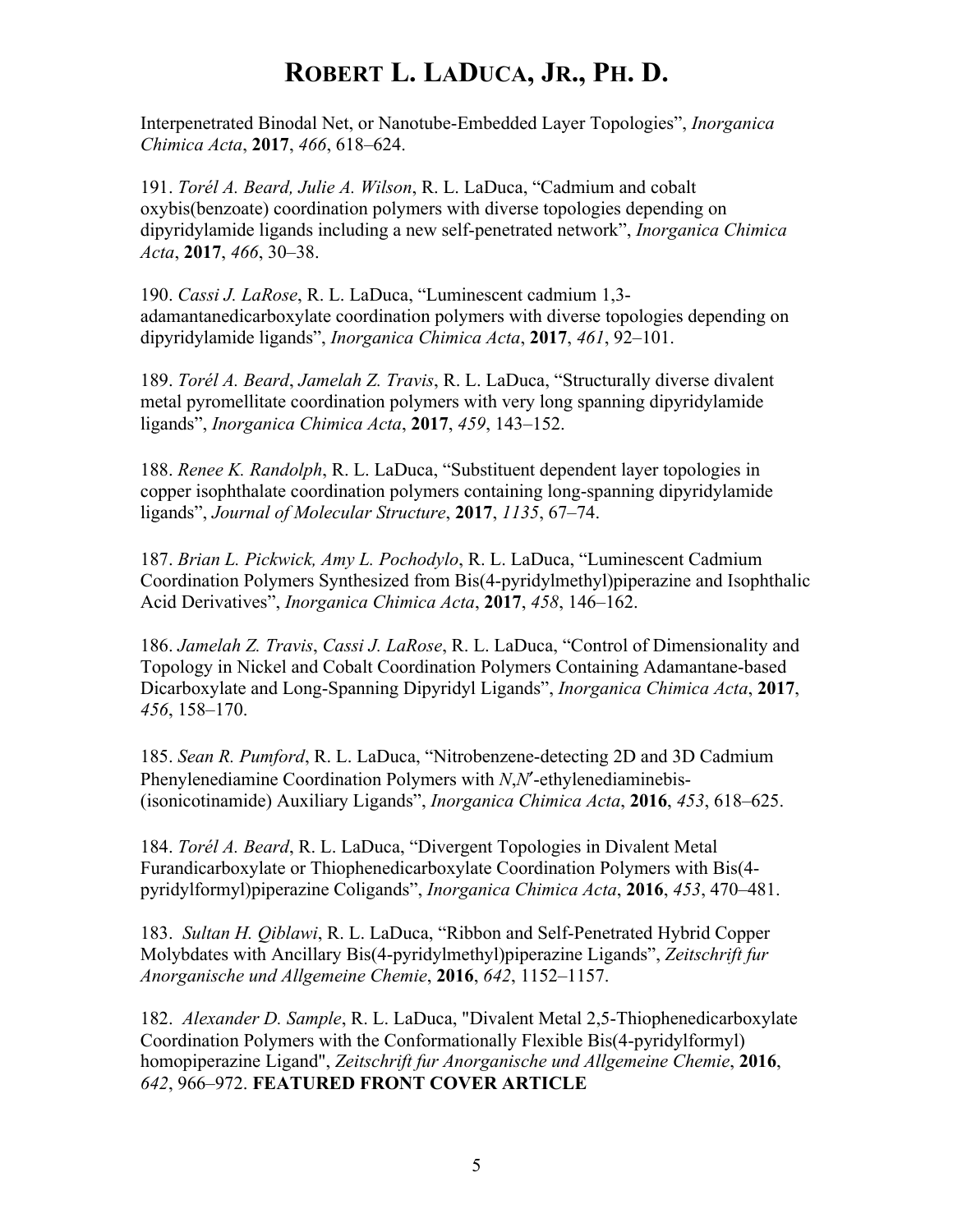181. *Charmaine L. White*, R. L. LaDuca, "Nickel Adipate Coordination Polymers with Isomeric Dipyridylamide Ligands: Topological Disorder and Divergent Magnetic Properties", *CrystEngComm*, **2016**, *18*, 6789–6797. **FEATURED FRONT COVER ARTICLE.**

180. *Cassi J. LaRose*, R. L. LaDuca, "Effect of Pyridyl Donor Disposition and Ligand Flexibility on Dimensionality in Luminescent and Nitrobenzene-detecting Cadmium Adamantanedicarboxylate Coordination Polymers", *Inorganica Chimica Acta*, **2016**, *451*, 187–196.

179. *Charmaine L. White*, R. L. LaDuca, "Metal Ion Control of Dimensionality and Self-Penetration in Coordination Polymers Containing Furandicarboxylate and Dipyridylamide Ligands", *Inorganica Chimica Acta*, **2016**, *451*, 171–176.

178. *Alexander D. Sample*, *Megan E. O'Donovan*, R. L. LaDuca, "Effect of Nitrogen Donor Disposition on Topology in Cobalt Isophthalate Coordination Polymers Containing Dipyridylamide Ligands", *Zeitschrift fur Anorganische und Allgemeine Chemie*, **2016**, *642*, 785–791.

177. *Megan J. Wudkewych*, R. L. LaDuca, "Metal-Dependent Ribbon and Self-Penetrated Topologies in Nitroaromatic-sensing Zinc and Cadmium Coordination Polymers with Terephthalate and Dipyridylamide Ligands", *Polyhedron*, **2016**, 114, 72–79. **INVITED PAPER** for **UNDERGRADUATE RESEARCH SPECIAL ISSUE**

176. *Jessica E. Mizzi*, R. L. LaDuca, "A Molecular Layer "Fabric" with Orthogonally Woven Coordination Polymer Chains", *Inorganic Chemistry Communications*, **2016**, *70*, 4–6.

175. *Megan J. Wudkewych*, R. L. LaDuca, "Dipyridylamide Ligand Dependent Dimensionality in Luminescent Zinc 2,4-Pyridinedicarboxylate Coordination Complexes", *Journal of Molecular Structure*, **2016**, *1120*, 156–162.

174. *Brandon S. Stone*, Richard J. Staples, R. L. LaDuca, "Unsubstituted and Substituted Copper Malonate Coordination Polymers with Isomeric Dipyridylamide Ligands: Chain, Layer, Diamondoid, and Self-Penetrated Topologies", *Inorganica Chimica Acta*, **2016**, *446*, 176–188.

173. *Alexander D. Sample*, R. L. LaDuca "Interleaved and Entangled Divalent Metal Thiophenedicarboxylate Coordination Polymers with an Extremely Long-Spanning and Flexible Dipyridylamide Ligand", *Inorganica Chimica Acta*, **2016**, *443*, 198–206.

172. *Charmaine L. White*, R. L. LaDuca "Luminescent Cadmium Dimethylsuccinate and Dimethylglutarate Coordination Polymers Self-assembled in the Presence of Flexible Dipyridylamide Ligands with Capability for Nitrobenzene Detection", *Inorganica Chimica Acta*, **2016**, *441*, 169–180.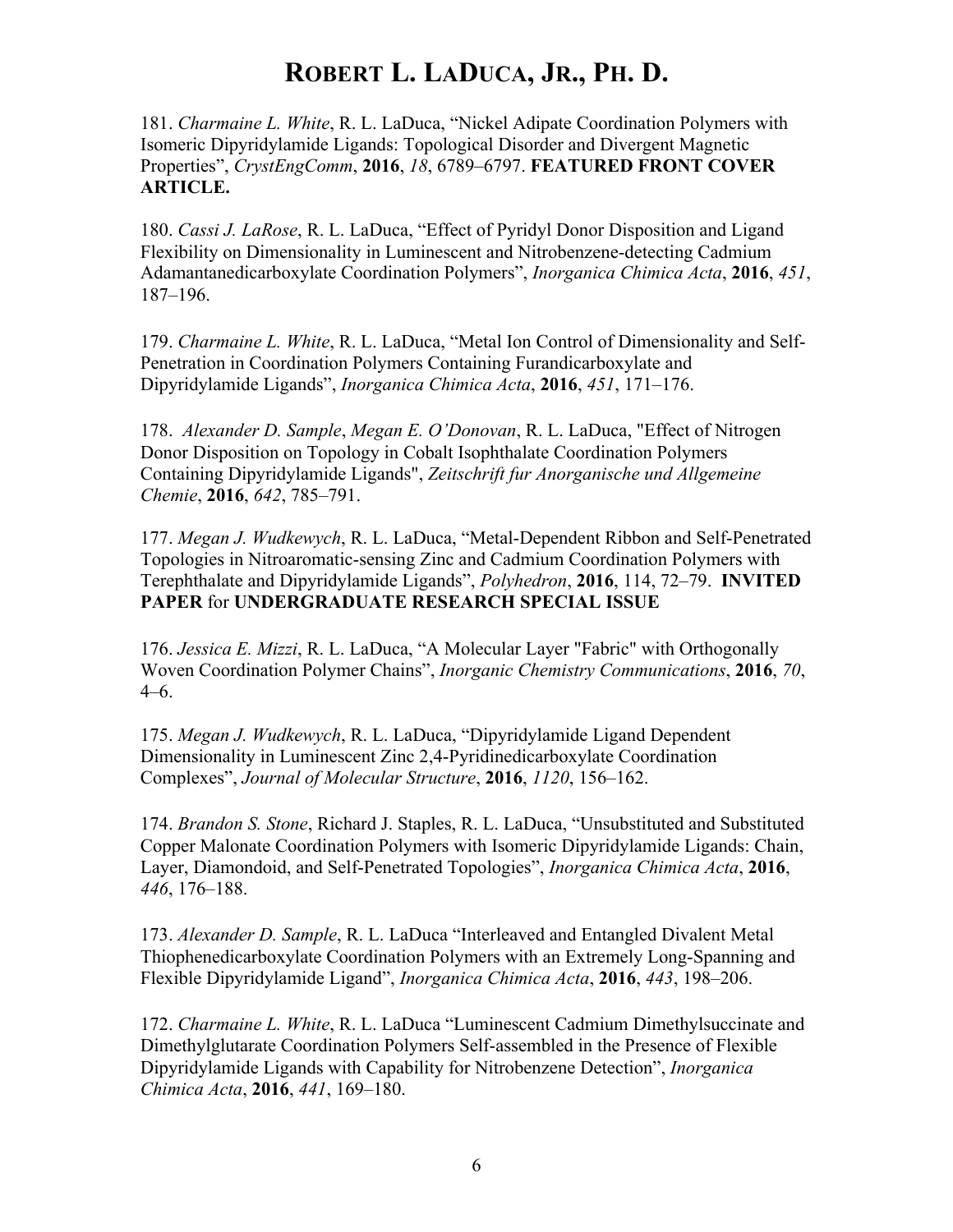171. M. Servati-Gargari, S. K. Seth, R. L. LaDuca, O. Z. Yesilel, *A. Pochodylo*, A. Bauzá, B. C. Jana, G. Mahmoudi, T. Arslan, A. Frontera, "Solvent-Controlled construction of manganese(II) complexes with 4-acetylpyridine nicotinoylhydrazone ligand", *Inorganica Chimica Acta*, **2015**, 438, 220–231.

170. *Brandon S. Stone, Alexander D. Sample*, R. L. LaDuca, "Copper Dimethylmalonate Coordination Polymers with 4,4′-Bipyridine Coligands: Kinetic and Thermodynamic Products with Different Dimensionalities", *Inorganica Chimica Acta*, **2015**, *438*, 52–57.

169. *Charmaine L. White, Maria D. Torres Salgado, Jessica E. Mizzi*, R. L. LaDuca "Divergent Layer Topologies in Divalent Metal Aliphatic Dicarboxylate Coordination Polymers Containing 3-Pyridylmethylnicotinamide", *Journal of Molecular Structure*, **2015**, *1101*, 147–154.

168. *Ciana M. Rogers, Erika J. Glatz*, R. L. LaDuca, "Metal-Dependent Topologies and Water Aggregations in Copper and Nickel Carboxycinnamate Coordination Polymers with a Long-Spanning Dipyridylamide Ligand", *Zeitschrift fur Anorganische und Allgemeine Chemie*, **2015**, *641*, 1560–1565.

167. *Erika J. Glatz*, *Ciana M. Rogers, Lestella D. Bell*, R. L. LaDuca, "Metal- and Substituent-Dependent Structural Diversity in Cobalt and Nickel Isophthalate Coordination Polymers with Bis(4-pyridylformyl)piperazine Tethers", *Zeitschrift fur Anorganische und Allgemeine Chemie*, **2015**, *641*, 1357–1365.

166. *Peter E. Kraft, Lucas E. Weingartz*, R. L. LaDuca, "Substituent effects in 4 connected zinc isophthalate coordination polymers with a pyridylnicotinamide ligand: from dimer-based layers to ribbons with embedded infinite water molecule chains", *Inorganica Chimica Acta*, **2015**, *432*, 283–288.

165. *Margaret E. Robinson, Jessica E. Mizzi*, R. J. Staples, R. L. LaDuca, "Structural Chemistry and Properties of Metal Oxalates Containing a Long-Spanning Dipyridyl Ligand: Chain, Interpenetrated Diamondoid, Threaded-Loop Layer, and Self-Penetrated Topologies", *Crystal Growth & Design*, **2015**, *15*, 2260–2271.

164. *Megan E. O'Donovan, Megan J. Wudkewych*, R. L. LaDuca, "Substituent-Induced Effects on Dimensionality in Cadmium Isophthalate Coordination Polymers Containing 3-Pyridylisonicotinamide", *Journal of Molecular Structure*, **2015**, *1094*, 161–168.

163. *Maria D. Torres Salgado, Caitlin J. Bouchey, Julie A. Wilson*, R. L. LaDuca, "Cobalt and Nickel Coordination Polymers Containing 3-Pyridylnicotinamide and Five-Membered Ring Dicarboxylates", *Journal of Coordination Chemistry*, **2015**, *68*, 2029– 2040.

162. *Erika J. Glatz*, R. L. LaDuca, "Chain, Ladder and Self-Penetrated Cobalt and Nickel Coordination Polymers Containing Sterically Bulky Isophthalate and Long-spanning Dipyridylamide Ligands", *Inorganica Chimica Acta*, **2015**, *428*, 65–72.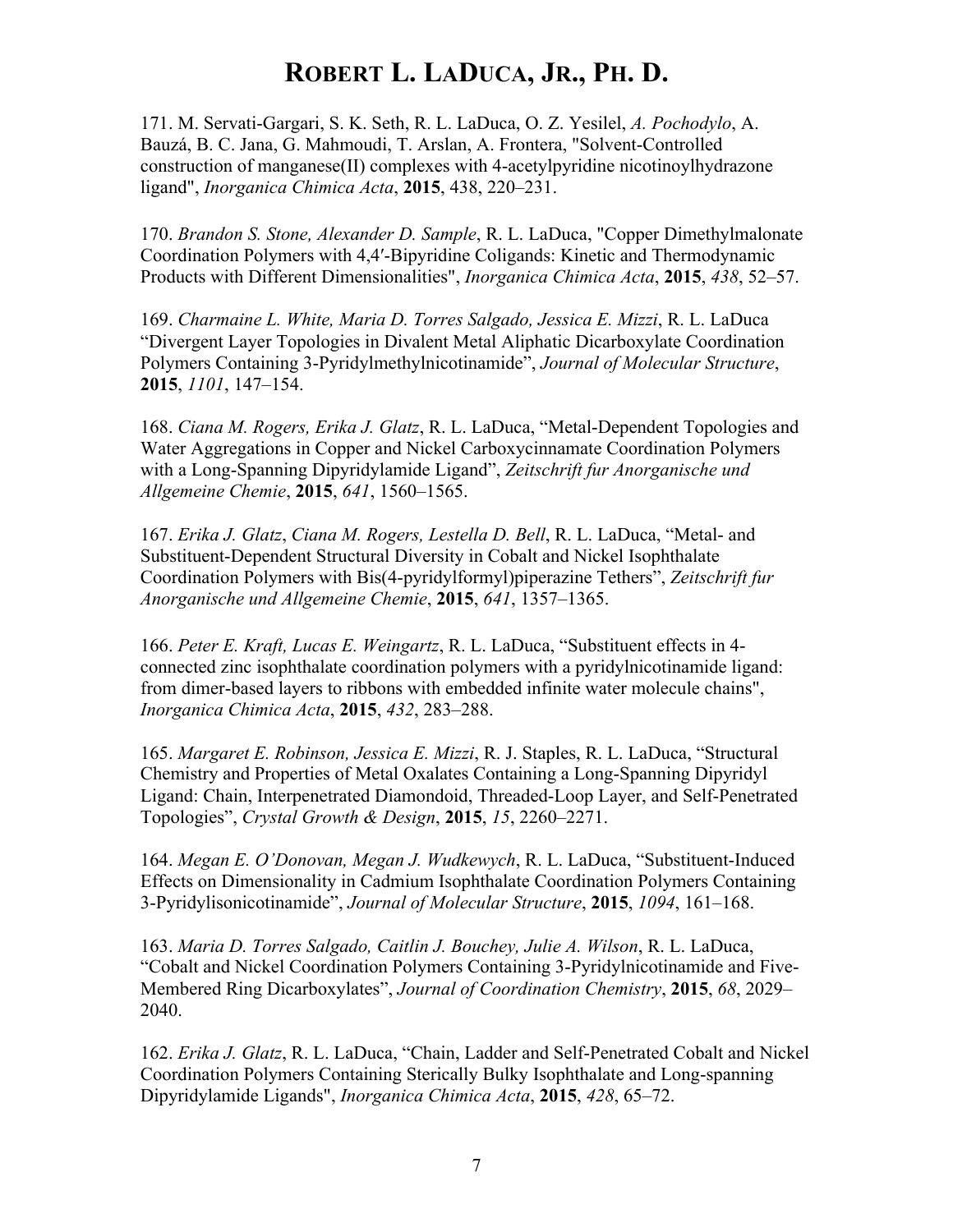161. *Nathan H. Murray, Emily M. Low, Amy L. Pochodylo*, R. L. LaDuca, "Copper aromatic dicarboxylate complexes with a very long conformationally flexible dipyridyl ligand: coordination polymers and a supramolecular nanotube", *Inorganica Chimica Acta*, **2015**, *48*, 73–82.

160. *Lucas E. Weingartz*, *Joseph H. Nettleman, Gregory A. Farnum*, Richard J. Staples, R. L. LaDuca, "Divalent Metal Diphenate Dipyridylamine Coordination Polymers: Supramolecular Polytypism and a Rare 5-connected Topology Based on Arc-like Hexanuclear Clusters", *Polyhedron*, **2015**, *89*, 168-181. **FEATURED COVER ARTICLE**

159. *Jessica E. Mizzi*, R. L. LaDuca, "Temperature-Dependent Polymorphism and Magnetic Properties of Three-Dimensional Copper Pyromellitate Coordination Polymers Containing 4,4′-Dipyridylamine", *Journal of Solid State Chemistry*, **2015**, *225*, 222–230.

158. *Megan E. O'Donovan*, R. L. LaDuca, "Zinc coordination polymers containing substituted isophthalate ligands and fragments from in situ hydrolysis of 4 pyridylisonicotinamide", *Journal of Molecular Structure*, **2015**, *1083*, 212–220.

157. *Maria D. Torres Salgado*, *Lucas E. Weingartz*, R. L. LaDuca, "Diverse topologies in copper aromatic dicarboxylate coordination polymers containing 3-pyridylmethylnicotinamide: effect of geometric isomerism and ring substituent", *Inorganica Chimica Acta*, **2015**, *426*, 202–210.

156. *Emily M. Low*, R.L. LaDuca, "Luminescent zinc aliphatic dicarboxylate coordination polymers with bis(4-pyridylmethyl)piperazine: effect of chain length and steric bulk on topology and water molecule aggregation", *Inorganica Chimica Acta*, **2015**, *425*, 221– 232.

155. *Maria D. Torres Salgado*, R. L. LaDuca, "Effect of substituent on dimensionality and properties in divalent metal isophthalate coordination polymers with a conformationally flexible dipyridylamide coligand", *Journal of Molecular Structure*, **2015**, *1079*, 111–119.

154. *Maria D. Torres Salgado*, R.L. LaDuca, "Aliphatic dicarboxylate copper coordination polymers with 3-pyridylmethylnicotinamide: effect of chain length and steric bulk on dimensionality", *Inorganica Chimica Acta*, **2014**, *423*, 477–488.

153. *Amy L. Pochodylo, Julie A. Wilson, Jacob W. Uebler, Sultan H. Qiblawi*, R.L. LaDuca<sup>, "</sup>Influence of Geometric Isomerism within Dipyridylamide Coligands on Topology of Copper Adipate Coordination Polymers, Including a New Simple Self-Penetrated Network", *Inorganica Chimica Acta*, **2014**, *423*, 298–306.

152. *Jacob W. Uebler*, R. L. LaDuca, "A Cadmium Oxybisbenzoate/Pyridylnicotinamide Coordination Polymer with a New 8-Connected Self-Penetrated Topology", *Inorganic Chemistry Communications*, **2014**, *48*, 114–119.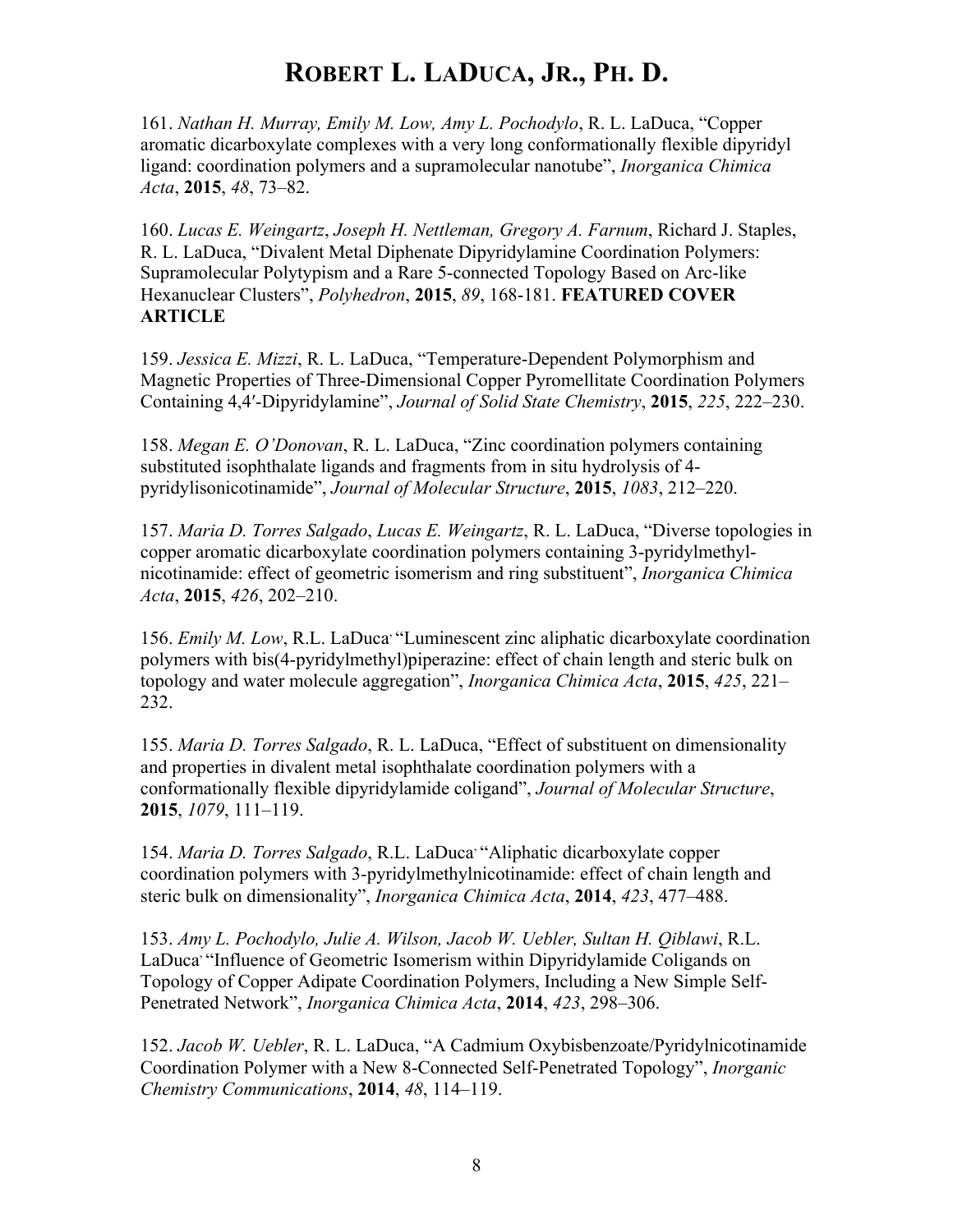151. *Megan E. O'Donovan, Angela R. Porta, Maria D. Torres Salgado*, R. L. LaDuca, "Dipyridylamide Donor Disposition and Isophthalate Substituent Steric Effect on the Dimensionality and Topology of Divalent Copper Coordination Polymers", *Zeitschrift fur Anorganische und Allgemeine Chemie*, **2014**, *640*, 2113–2122. **FEATURED COVER ARTICLE**

150. *Henry J. Spies*, R. L. LaDuca, "A Substituent Change Exerts a Large Dimensionality and Water Tetramer Morphology Difference in Luminescent Cadmium Succinate Coordination Polymers Containing 3-Pyridylnicotinamide", *Zeitschrift fur Anorganische und Allgemeine Chemie*, **2014**, *640*, 1930–1936.

149. *Megan E. O'Donovan*, *Peter E. Kraft*, *Jessica E. Mizzi*, R. L. LaDuca "Effect of Substituents on Topology and *in situ* Amide Hydrolysis on Cadmium Isophthalate Coordination Polymers Prepared Using a 4-Pyridylnicotinamide Precursor", *Zeitschrift fur Anorganische und Allgemeine Chemie*, **2014**, *640*, 1922–1929.

148. *Lucas E. Weingartz, Curtis Y. Wang*, R. L. LaDuca, "Metal-dependent dimensionality in divalent metal coordination polymers containing diphenate and bis(4 pyridylformyl)piperazine ligands", *Inorganica Chimica Acta*, **2014**, *421*, 500–506.

147. *Brandon S. Stone*, R. L. LaDuca, "Steric Effects on the Structure of Copper Malonate Coordination Polymers Containing 1,3-Di(4-pyridyl)propane", *Polyhedron*, **2014**, *81*, 542–549.

146. *Jessica E. Mizzi*, R. L. LaDuca, "Divalent metal pyromellitate coordination polymers containing bis(4-pyridylformyl)piperazine: selection between simple chain and rare fsc network topologies", *Inorganica Chimica Acta*, **2014**, *421*, 183–190.

145. *Nathan H. Murray*, R. L. LaDuca, "Layered dipyridylamide coordination polymers from *in situ* lactonization of 2-carboxycinnamic acid", *Inorganica Chimica Acta*, **2014**, *421*, 145–151.

144. *Alexander D. Sample*, R. L. LaDuca, "Effect of Metal Coordination Environment on Topology of Coordination Polymers Containing 2,5-Thiophenedicarboxylate and Long-Spanning Dipyridine Ligands", *Inorganica Chimica Acta*, **2014**, *421*, 18–25.

143. *Megan E. O'Donovan*, R. L. LaDuca, "Complementary *In Situ* Reactivity of Isomeric Dipyridylamide Precursors and its Effect on Dimensionality of Cadmium 5- Nitroisophthalate Coordination Polymers", *Journal of Molecular Structure*, **2014**, *1070*,  $21 - 27$ .

142. *Jessica S. Goldsworthy*, *Amy L. Pochodylo*, R. L. LaDuca, "Manganese and cobalt para-benzenedicarboxylate coordination polymers with 3-pyridylisonicotinamide coligands: different layer topologies and a self-penetrated supramolecular network", *Inorganica Chimica Acta*, **2014**, *419*, 26–35.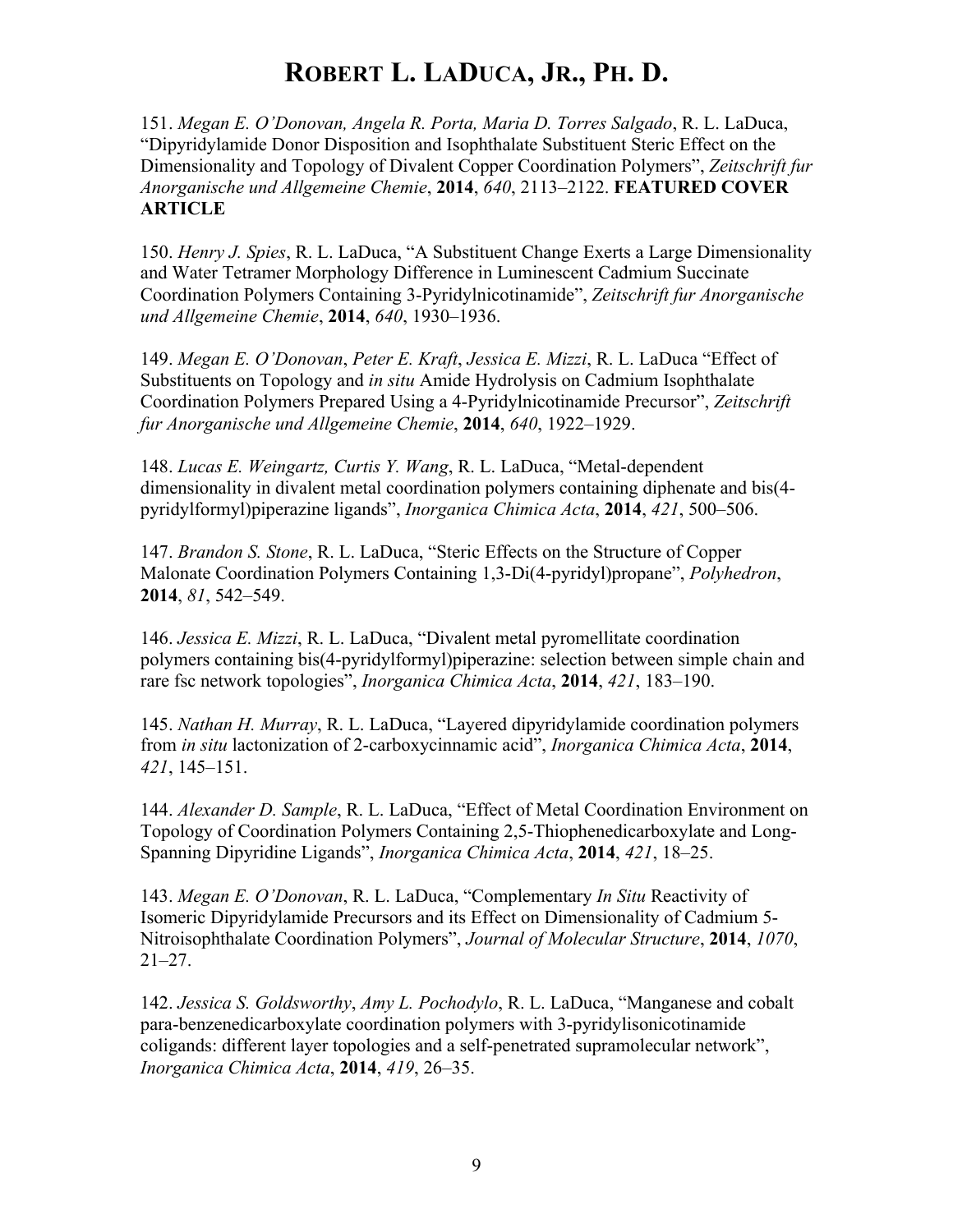141. *Brandon S. Stone*, R. L. LaDuca, "Stacked Ring-like Coordination Complex Molecules Threaded by Infinite Water Tapes", *Inorganic Chemical Communications*, **2014**, *43*, 56–59.

140. *Jessica S. Goldsworthy*, R. J. Staples, R. L. LaDuca, "Luminescent Zinc Terephthalate Coordination Polymers with Pyridylnicotinamide Ligands: Effect of Added Base and Nitrogen Donor Disposition on Topology", *Journal of Molecular Structure*, **2014**, *1062*, 116–124.

139. *Sultan H. Qiblawi*, R. L. LaDuca, "Synthesis, Structure, and Magnetic Properties of a Layered Copper Molybdate with 3-Pyridylnicotinamide Coligands", *Inorganica Chimica Acta*, **2014**, *413*, 115–120.

138. *Jessica E. Mizzi*, R. L. LaDuca, "Structural Chemistry and Magnetic Properties of Copper Pyromellitate Coordination Polymers Containing Pyridylnicotinamide Ligands", *Inorganica Chimica Acta*, **2014**, *411*, 188–198.

137. *Sultan H. Qiblawi*, R. L. LaDuca, "Control of Water Molecule Aggregations in Copper 1,4-Cyclohexanedicarboxylate Coordination Polymers containing Pyridylpiperazine Type Ligands", *Journal of Molecular Structure*, **2014**, *1058*, 163–172.

136. *Peter E. Kraft*, *Jessica E. Mizzi*, R. L. LaDuca, "Divalent Metal Sulfoisophthalate Coordination Polymers with Isomeric Pyridylnicotinamide Coligands", *Inorganica Chimica Acta*, **2014**, *409*, 449–457.

135. *Chaun M. Gandolfo*, C. Allen, R. L. LaDuca, "A Copper Sulfoisophthalate Dipyridylpropane Coordination Polymer with a New, Simple 4,4,4-connected Trinodal Topology", *Inorganic Chemistry Communications*, **2013**, *37*, 71–76.

134. *Sultan H. Qiblawi,* R. L. LaDuca, "Divalent Copper *trans*-1,4-Cyclohexanedicarboxylate Coordination Polymers with Isomeric Dipyridylamide Ligands: New Pillared and Self-Penetrated Binodal Networks", *CrystEngComm*, **2013**, *15*, 8979–8988.

133. *Nathan H. Murray, Gregory A. Farnum*, R. L. LaDuca, "Varied Layer Topologies in Luminescent Zinc Coordination Polymers with Flexible Aromatic *ortho*-Dicarboxylate and Dipyridyl Ligands", *Zeitschrift fur Anorganische und Allgemenie Chemie*, **2013**, *639*, 2162–2170.

132. *Sultan H. Qiblawi, Laura K. Sposato*, R. L. LaDuca, "Chain, Layer, and Self-Penetrated Copper Dipyridylamine Coordination Polymers with Conformationally Flexible Ring-Based Dicarboxylate Ligands", *Inorganica Chimica Acta*, **2013**, *407*, 297– 305.

131. *Jacob W. Uebler, Chaun M. Gandolfo*, R. L. LaDuca, Metal- and Ligand-Dependent Topologies and Chirality in Luminescent Cadmium and Zinc trans-Aconitate Coordination Polymers with Bis(pyridylmethyl)piperazine Ligands, *Inorganica Chimica Acta*, **2013**, *407*, 231–238.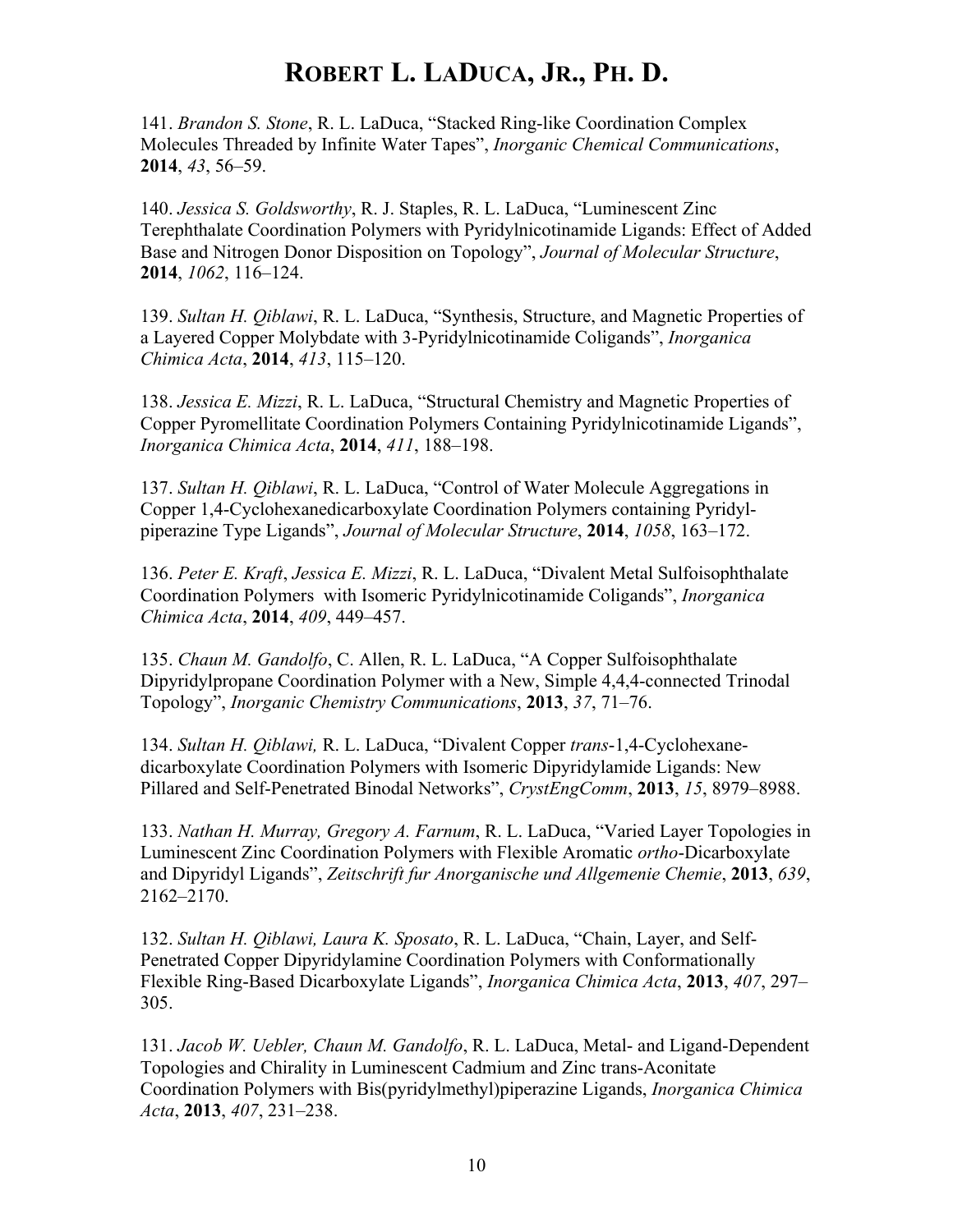130. *Ciana M. Rogers*, *Nathan H. Murray,* R. M. Supkowski*,* R. L. LaDuca, "Cadmium Carboxycinnamate Coordination Polymers with Dimensionality Differences Depending on Dipyridyl Ligand", *Inorganica Chimica Acta*, **2013**, *407*, 167–174.

129. *Gregory A. Farnum*, *Nathan H. Murray,* R. L. LaDuca, "Parallel Chain Polyrotaxane, Layer, and Diamondoid Divalent Metal Coordination Polymers Containing *Para* Aromatic Dicarboxylate and Bis(4-pyridylmethyl)piperazine Ligands", *Inorganica Chimica Acta*, **2013**, *406*, 65–72.

128. *Jacob W. Uebler*, *Brandon S. Stone*, R. L. LaDuca, "Different Metal Aggregation in Copper Acetate Chain Coordination Polymers with Dipyridyl Tethers Bearing Hydrogen Bonding Capable Functional Groups", *Zeitschrift fur Anorganische und Allgemenie Chemie*, **2013**, *639*, 1740–1745.

127. *Jacob W. Uebler*, *Amy L. Pochodylo*, R. L. LaDuca, "Copper Glutarate Coordination Polymers with Dipyridylamide Ligands: Effect of Donor Disposition and Steric Bulk on Structure", *Inorganica Chimica Acta*, **2013**, *405*, 31–42.

126. *Julie A. Wilson*, *Peter E. Kraft*, R. L. LaDuca, "Dipyridylamide Isomer Influenced Dimensionality in Luminescent Cadmium Phthalate Coordination Polymers with Similar Tetranuclear Clusters and Ribbon Motifs", *Inorganica Chimica Acta*, **2013**, *404*, 97–104.

125. *Jacob W. Uebler*, *Amy L. Pochodylo*, R. J. Staples, R. L. LaDuca, "Control of Self-Penetration and Dimensionality in Luminescent Cadmium Succinate Coordination Polymers via Isomeric Dipyridylamide Ligands", *Crystal Growth & Design*, **2013**, *13*, 2220–2232.

124. *Julie A. Wilson*, *Jacob W. Uebler*, R. L. LaDuca, "Cadmium Adipate Coordination Polymers Prepared with Isomeric Pyridylamide Precursors: pH-dependent *in situ* Reaction Chemistry and Divergent Dimensionalities", *CrystEngComm*, **2013**, *15*, 5218– 5225. **FEATURED COVER ARTICLE**

123. *Julie A. Wilson*, R. L. LaDuca, "Donor Disposition Dependent Dimensionality and *in situ* Racemization in Luminescent Cadmium Camphorate Coordination Polymers with Dipyridylamide Ligands", *Inorganica Chimica Acta*, **2013**, *403*, 136–141. *Invited Paper* for "Transition Metal Coordination Polymers" Special Issue.

122. *Ciana M. Rogers*, *Curtis Y. Wang*, *Gregory A. Farnum*, R. L. LaDuca "Divalent Metal Homophthalate Coordination Polymers with Long-Spanning Dipyridyl Ligands Containing Piperazine Moieties", *Inorganica Chimica Acta*, **2013**, *403*, 78–84. *Invited Paper* for "Transition Metal Coordination Polymers" Special Issue.

121. *Peter E. Kraft*, *Jacob W. Uebler*, R. L. LaDuca "Cadmium and Zinc Chain and Cluster-Based Layered Coordination Polymers Prepared from Flexible-Arm Aromatic Ortho-Dicarboxylic Acids and 4-Pyridylnicotinamide", *Journal of Molecular Structure*, **2013**, *1038*, 86–94.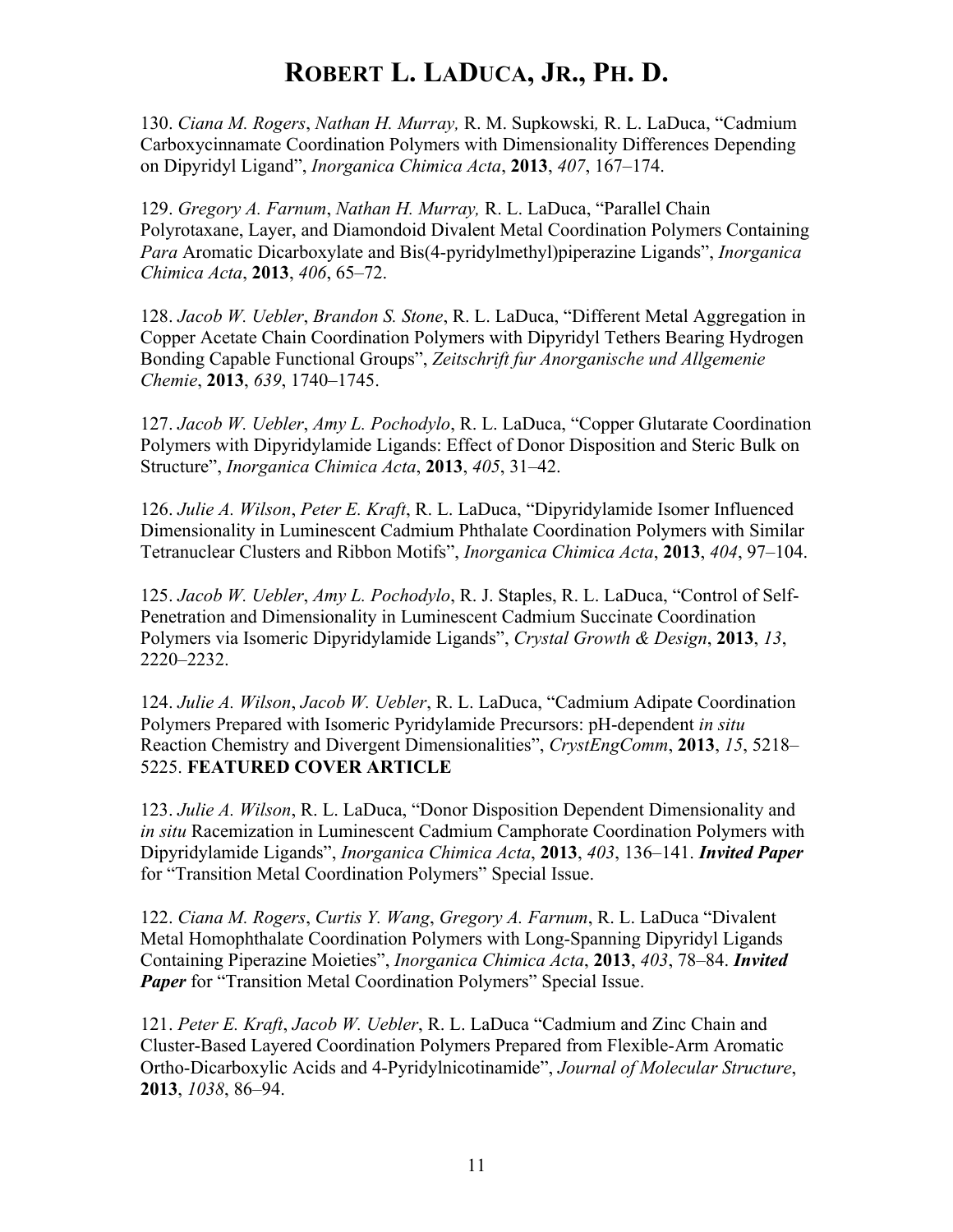120. *Jacob W. Uebler*, *Julie A. Wilson*, R. L. LaDuca, "Donor Disposition and Aliphatic Conformation Effects on Structure in Luminescent Zinc Dicarboxylate Coordination Polymers with Isomeric Dipyridylamide Coligands", *CrystEngComm*, **2013**, *15*, 1586– 1596.

119. *Jacqueline S. Lucas, Jacob W. Uebler*, R. L. LaDuca "Metal Dependent Dimensionality in Sulfate Coordination Polymers Containing 3-Pyridylisonicotinamide", *CrystEngComm*, **2013**, *15*, 860–866. **FEATURED COVER ARTICLE**

118. *Karyn M. Blake, Chaun M. Gandolfo, Jacob W. Uebler*, R. L. LaDuca, "Diverse Topologies in Chiral Divalent Metal Camphorate Coordination Polymers Containing 4,4′- Dipyridylamine", *Crystal Growth & Design*, **2012**, *12*, 5125–5137.

117. *Jodi L. Meyer*, *Ciana M. Rogers*, R. L. LaDuca, "Cobalt 5-Bromoisophthalate Coordination Polymers Containing Bis(pyridyl)piperazine-type Long Spanning Ligands", *Journal of Molecular Structure*, **2012**, *1028*, 126–133.

116. *Amy L. Pochodylo*, R. L. LaDuca, "Effect of Aliphatic Dicarboxylate Tether on Topology in Luminescent Cadmium Coordination Polymers Containing Bis(4 pyridylformyl)piperazine", *Inorganica Chimica Acta*, **2012**, 389, 191–201. *Invited paper* for "Protagonists in Chemistry" Jon Zubieta Special Issue.

115. Paul J. Calderone, Debasis Banerjee, Quddus Nizami, R. L. LaDuca, John B. Parise, "Synthesis, Characterization, and Luminescence Properties of Magnesium Coordination Networks Synthesized Using an Isophthalate Linker", *Polyhedron*, **2012**, *37*, 42–47.

114. *Jacob W. Uebler*, R. L. LaDuca, "A Cadmium Phenylenediacetate Isonicotinate Network Coordination Polymer with New Topology via in situ Amide Cleavage", *Inorganic Chemistry Communications*, **2012**, *19*, 31–35.

113. *Gregory A. Farnum, Chaun M. Gandolfo*, R. M. Supkowski, R. L. LaDuca, "Divalent Metal Aliphatic Tricarboxylate Dipyridylamine Coordination Polymers with New or Rare Binodal Topologies", *Crystal Growth & Design*, **2011**, *11*, 4860–4875.

112. *Jacqueline S. Lucas, Lestella D. Bell, Chaun M. Gandolfo*, R. L. LaDuca, "Substituent Dependent Dimensionalities in Cobalt Isophthalate Supramolecular Complexes and Coordination Polymers Containing Dipyridylamine Ligands", *Inorganica Chimica Acta*, **2011**, *378*, 269–279.

111. *Gregory A. Farnum, Chaun M. Gandolfo*, R. L. LaDuca, "Simple Layered or Complex Self-Penetrated Networks in Cadmium Homophthalate Coordination Polymers Containing 1,3-bis(4-pyridyl)propane", *Inorganica Chimica Acta*, **2011**, *376*, 590–597.

110. *Curtis Y. Wang, Zachary M. Wilseck*, R. L. LaDuca, " $1D + 1D \rightarrow 1D$  Polyrotaxane,  $2D + 2D \rightarrow 3D$  Interpenetrated, and 3D Self-Penetrated Divalent Metal Terephthalate Bis(pyridylformyl)piperazine Coordination Polymers", *Inorganic Chemistry*, **2011**, *50*, 8997–9003.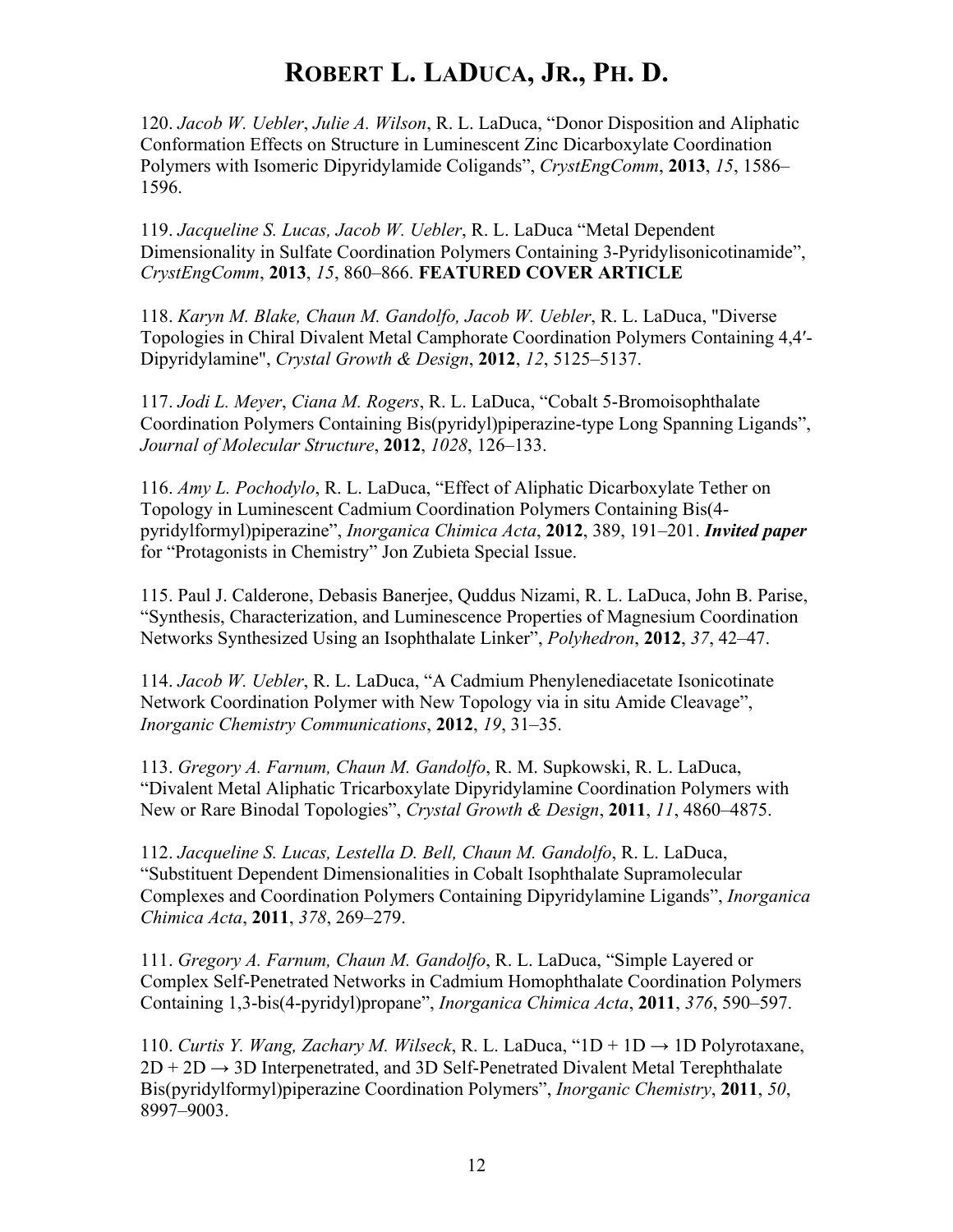109. *Gregory A. Farnum*, *Curtis Y. Wang*, R. L. LaDuca, "Zinc and Cadmium Flexiblearm *Ortho*-Dicarboxylate Bis(pyridyl)piperazine Coordination Polymers with Rare Twoand Three-Dimensional Topologies", *Inorganica Chimica Acta*, **2011**, *375*, 280–289.

108. *Gregory A. Farnum, Curtis Y. Wang, Chaun M. Gandolfo*, R. L. LaDuca, "Luminescent Cadmium Phenylenedipropionate Coordination Polymers with Longspanning Dipyridine Ligands", *Journal of Molecular Structure*, **2011**, *998*, 62–68.

107. *Karyn M. Blake*, R. L. LaDuca, "A self-penetrated chiral cobalt camphorate coordination polymer with antiferromagnetically coupled paddlewheel clusters", *Inorganic Chemistry Communications*, **2011**, *14*, 1250–1253.

106. *Karyn M. Blake*, *Arash Banisafar*, R. L. LaDuca, "Structure and Properties of Cobalt *ortho*-Phenylenediacetate Coordination Polymers with Rigid Dipyridyl Ligands", *Inorganica Chimica Acta*, **2011**, *373*, 201–210.

105. *Chaun M. Gandolfo*, R. L. LaDuca, "A Luminescent Cadmium Itaconate Coordination Polymer with Rare 6<sup>5</sup>8 Layer Topology from *In situ* Hydrothermal Decarboxylation of *trans*-aconitic acid", *Inorganic Chemistry Communications*, **2011**, *14*, 1111–1114.

104. *Arash Banisafar,* R. L. LaDuca, "Layered copper bromide coordination polymers from bis(pyridyl)piperazine-type precursors: ligand dependent valence tuning and *in situ* hydrothermal reaction chemistry", *Inorganica Chimica Acta*, **2011**, *373*, 295–300.

103. *Amy L. Pochodylo*, R. L. LaDuca, "Substituent Dependent Topologies in Cobalt Isophthalate Coordination Polymers with Bis(pyridylmethyl)piperazine Coligands", *Inorganica Chimica Acta*, **2011**, *371*, 71–78.

102. *Arash Banisafar, David P. Martin*, *Jacqueline S. Lucas*, R. L. LaDuca, "Structure and Physical Properties of Two- and Three-Dimensional Divalent Metal Adipate Coordination Polymers with Bis(4-pyridylmethyl)piperazine Tethers", *Crystal Growth & Design*, **2011**, *11*, 1651–1661.

101. *Amy L. Pochodylo*, *Curtis Y. Wang*, R. L. LaDuca, "Layered and self-penetrated cadmium isophthalate and 5-methylisophthalate coordination polymers containing bis(4 pyridylformyl)piperazine or bis(4-pyridylmethyl)homopiperazine ligands", *Inorganica Chimica Acta*, **2011**, *370*, 449–455.

100. *Zachary M. Wilseck*, R. L. LaDuca, "A Layered Copper/Bis(4-pyridylformyl) piperazine Coordination Polymer with Cyclic Water Molecule Octamers and Reversible Structural Reorganization", *Inorganic Chemistry Communications*, **2011**, *14*, 706–710.

99. *Joseph H. Nettleman*, *Laura K. Sposato*, R. L. LaDuca, "A divalent cadmium coordination polymer featuring a complex tetranodal 3-D topology and hexadecameric water clusters", *Inorganic Chemistry Communications*, **2011**, *14*, 711–714.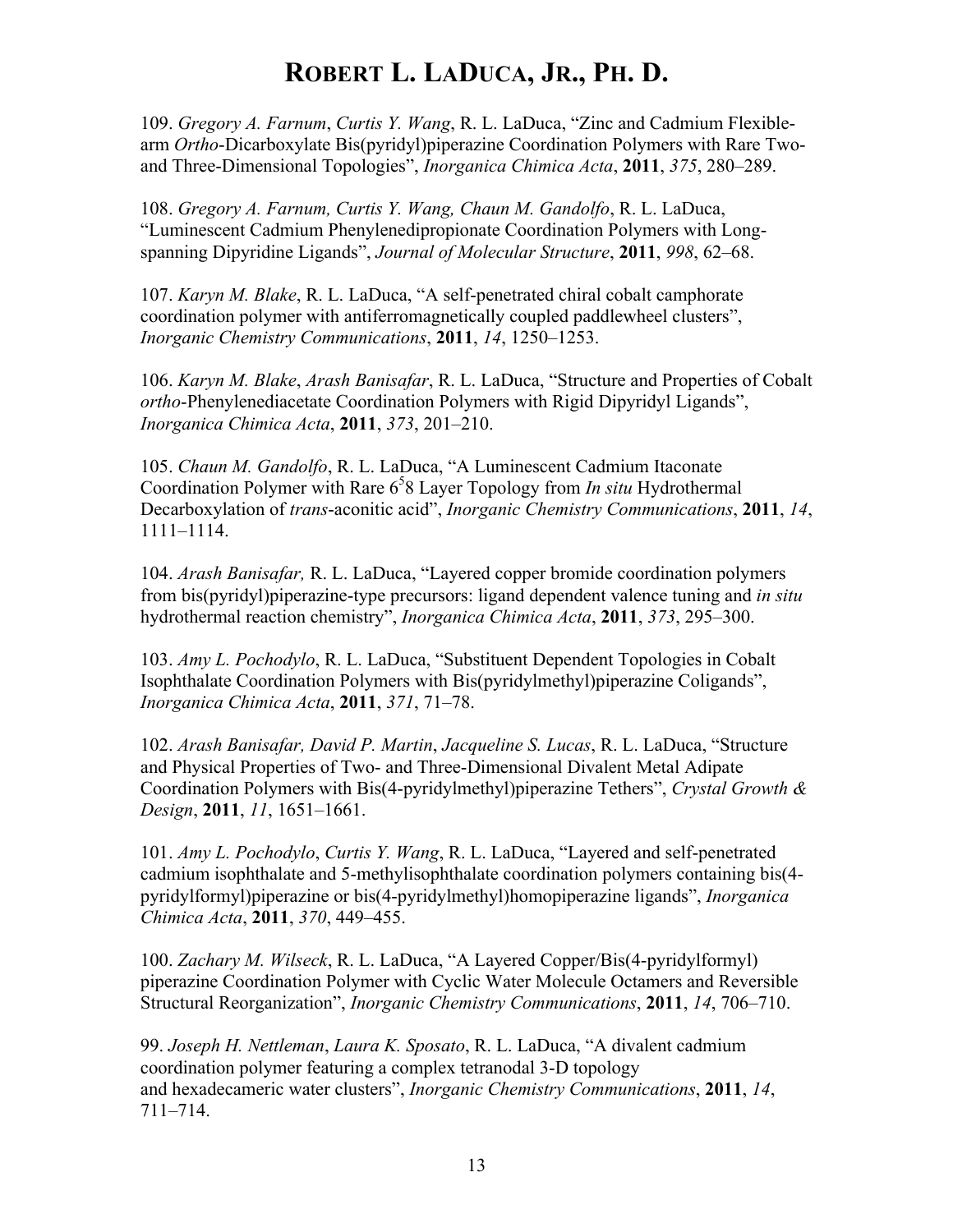98. *Amy L. Pochodylo*, R. L. LaDuca, "A Layered Grid Divalent Cobalt Coordination Polymer Constructed from Ferromagnetically Coupled Linear Trimeric Units", *Inorganic Chemistry Communications*, **2011**, *14*, 722–726.

97. *Karyn M. Blake, Jacqueline S. Lucas*, R. L. LaDuca, "Zinc Pyromellitate Coordination Polymers with Bis(pyridylmethyl)piperazine Tethers: A Rare Binodal Topology and a New Simple Self-Penetrated Network", *Crystal Growth & Design*, **2011**, *11*, 1287–1293.

96. *Chaun M. Gandolfo*, R. L. LaDuca, "Two- and Three-Dimensional Copper 5- Sulfoisophthalate Coordination Polymers with Conformationally Flexible Dipyridyl-Piperazine Type Co-ligands", *Crystal Growth & Design*, **2011**, *11*, 1328–1337.

95. *Amy L. Pochodylo*, R. L. LaDuca, "Topological Diversity in Luminescent Zinc Coordination Polymers with 5-Substituted Isophthalate and Bis(4-pyridylmethyl) piperazine Ligands", *CrystEngComm*, **2011**, *13*, 2249–2261.

94. *Gregory A. Farnum*, *Amy L. Pochodylo*, R. L. LaDuca, "Tether Length Control of Topology in Cadmium 4-Methylphthalate Two-Dimensional Coordination Polymers: An Acentric Buckled Grid and a Rare Self-Catenated Layer", *Crystal Growth & Design*, **2011**, *11*, 678–683.

93. *Gregory A. Farnum, Jacqueline S. Lucas*, *Curtis Y. Wang,* R. L. LaDuca, "Luminescent cadmium and zinc diphenate coordination polymers containing pyridylpiperazine type ligands: grids, diamondoid lattices, and a rare 4-connected net", *Inorganica Chimica Acta*, **2011**, *368*, 84–95.

92. *Curtis Y. Wang*, *Zachary M. Wilseck*, R. M. Supkowski, R. L. LaDuca, "Metal and Ligand Binding Mode Dependent Topologies in Phthalate Coordination Polymers with Bis(4-pyridylformyl)piperazine Co-ligands", *CrystEngComm*, **2011**, *13*, 1391–1399.

91. *Amy L. Pochodylo*, R. L. LaDuca, "Substituent Dependent Dimensionality in Luminescent Zinc Isophthalate Coordination Polymers Containing Bis(3 pyridylmethyl)piperazine", *Zeitschrift fur Anorganische und Allgemenie Chemie*, **2010**, *636*, 2568–2573.

90. *Curtis Y. Wang*, R. L. LaDuca, "Luminescent Cadmium Phenylenediacetate Coordination Polymers with Bis(pyridylformyl)piperazine Tethers: Influence of Pendant Arm Position on Topology", *Journal of Molecular Structure*, **2010**, *983*, 162–168.

89. *Karyn M. Blake, Maxwell A. Braverman, Joseph H. Nettleman*, *Laura K. Sposato*, R. L. LaDuca, "Pendant Arm Length Control of Dimensionality in Cobalt Dipyridylamine Coordination Polymers Containing *meta*-Benzenedicarboxylate Ligands", *Inorganica Chimica Acta*, **2010**, *363*, 3966–3972.

88. *Amy L. Pochodylo*, *Karyn M. Blake, Maxwell A. Braverman, Gregory A. Farnum*, R. L. LaDuca, "Chiral and achiral layered divalent metal aromatic *Ortho*-Dicarboxylate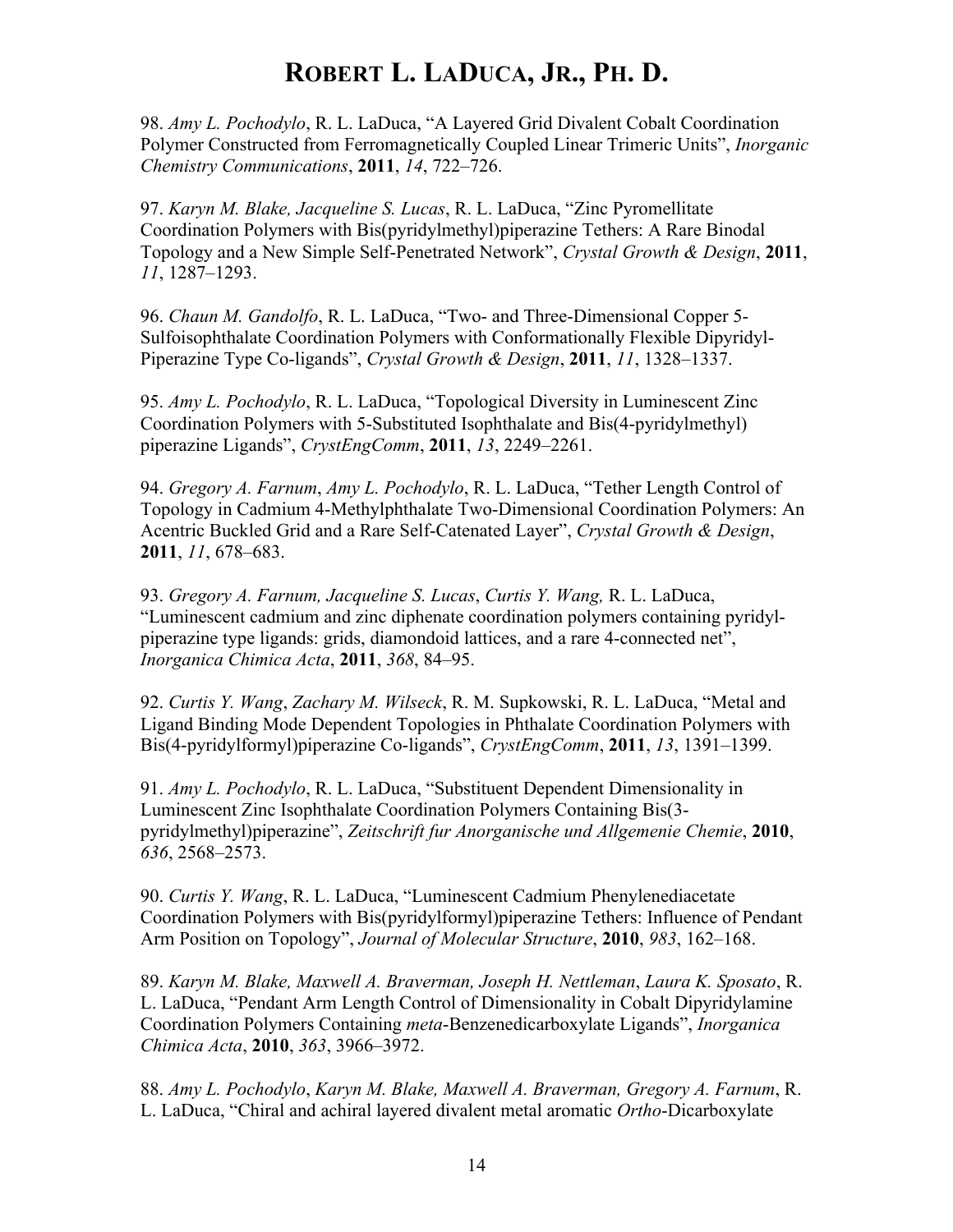coordination polymers with bis(4-pyridylmethyl)piperazine ligands: Luminescent behavior and magnetic properties", *Inorganica Chimica Acta*, **2010**, *363*, 3951–3958.

87. *Zachary M. Wilseck*, *Chaun M. Gandolfo*, R. L. LaDuca, "Topological Diversity in Copper Aromatic Meta-Dicarboxylate Coordination Polymers with Bis(pyridylformyl) piperazine Coligands", *Inorganica Chimica Acta*, **2010**, *363*, 3865–3873.

86. *Jacqueline S. Lucas*, *Amy L. Pochodylo*, R. L. LaDuca, "Luminescent Cadmium Bis(4-pyridylformyl)piperazine Coordination Polymers: Layered Nets and a Novel 3,5- Connected Binodal Lattice", *CrystEngComm*, **2010**, *12*, 3310–3317.

85. *Laura K. Sposato*, *Joseph H. Nettleman*, R. L. LaDuca, "Isomer Dependent Self-Penetrated Topologies and Magnetic Properties in Copper Phenylenediacetate Coordination Polymers with Flexible Dipyridyl Ligands", *CrystEngComm*, **2010**, *12*, 2374–2380. **INVITED PAPER** for special issue "*New Talent*".

84. *Laura K. Sposato*, R. L. LaDuca, "Two- and Three-Dimensional Aliphatic Dicarboxylate Copper Coordination Polymers with Bis(3-pyridylmethyl)Piperazine Tethers", *Polyhedron*, **2010**, 29, 2239–2249.

83. *Karyn M. Blake, Lindsey L. Johnston*, *Maxwell A. Braverman, Joseph H. Nettleman*, *Laura K. Sposato*, R. L. LaDuca, "Divalent Metal 1,3-Phenylenediacetate Coordination Polymers with Rigid or Flexible Dipyridyl Tethers: Chains, Layers, and Interpenetrated Networks", *Inorganica Chimica Acta*, **2010**, *363*, 2233–2242.

82. *Karyn M. Blake, Lindsey L. Johnston*, *Joseph H. Nettleman*, R. M. Supkowski, R. L. LaDuca, "Cobalt Phenylenediacetate Coordination Polymers Containing Long-Spanning Dipyridyl Ligands: Rectangular Grid, Primitive Cubic, and 5-Connected Archimedean Layered Net Topologies", *CrystEngComm*, **2010**, *12*, 1927–1934.

81. *Gregory A. Farnum*, R. L. LaDuca, "Zinc Tricarballylate Coordination Polymers with Threaded-Loop Self-Penetrated Layer and Triply Interpenetrated 3,4-Connected Binodal Network Structures: Topological Control through Anion Inclusion", *Crystal Growth & Design*, **2010**, *10*, 1897–1903.

80. *Gregory A. Farnum*, *Joseph H. Nettleman*, R. L. LaDuca, "Divalent Metal Coordination Polymers Containing Substituted Malonate and Kinked Dipyridyl Ligands with Acentric Chain, Herringbone Layer, and Binodal Network Topologies", *CrystEngComm*, **2010**, *12*, 888–897.

79. *Joseph H. Nettleman*, *Laura K. Sposato*, R. M. Supkowski, R. L. LaDuca, "Alkyl Group Dependence on Structure and Magnetic Properties in Layered Cobalt Coordination Polymers Containing Substituted Glutarate Ligands and 4,4′-Bipyridine", *Journal of Solid State Chemistry*, **2010**, *183*, 291–303.

78. *Karyn M. Blake, Gregory A. Farnum*, *Lindsey L. Johnston*, R. L. LaDuca, "Effect of Pendant Arm Length and Nitrogen Donor Disposition on the Topology of Luminescent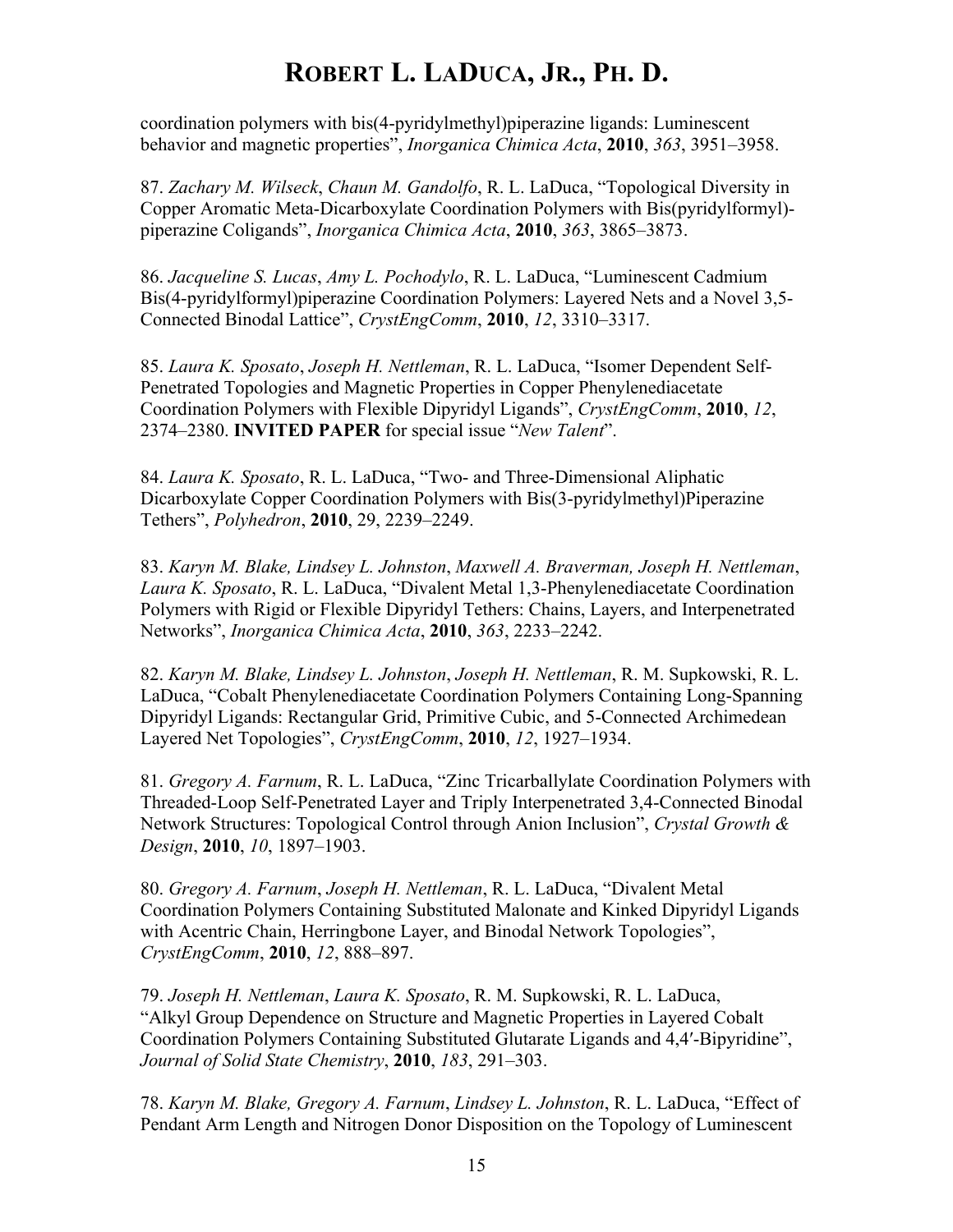Cadmium Phenylenedicarboxylate Coordination Polymers with Bis(pyridylmethyl) piperazine Co-Ligands", *Inorganica Chimica Acta*, **2010**, 363, 88–96.

77. *Laura K. Sposato, Joseph H. Nettleman, Maxwell A. Braverman*, Ronald M. Supkowski, R. L. LaDuca, "Synthesis and Magnetic Properties of Dual-Ligand Divalent Copper Coordination Polymers with Rhomboid Layer, Archimedean Grid, and Self-Penetrated Network Topologies", *Crystal Growth & Design*, **2010**, *10*, 335–343.

76. *Gregory A. Farnum*, *David P. Martin*, *Laura K. Sposato*, R. M. Supkowski, R. L. LaDuca, "Zinc Maleate and Fumarate Coordination Polymers Containing Hydrogen-Bonding Capable Organodiimines with Ligand Dependent In Situ Cis-Trans Isomerization", *Inorganica Chimica Acta*, **2010**, 363, 250–256.

75. *Joseph H. Nettleman*, *Paul J. Szymanski*, *Laura K. Sposato*, R. L. LaDuca, "Diverse Dimensionalities and Structures in Copper Coordination Polymers Incorporating Substituted Aliphatic Dicarboxylate Ligands and 4,4′-Bipyridine", *Inorganica Chimica Acta*, **2010**, 363, 225–233.

74. *Lindsey L. Johnston*, *Joseph H. Nettleman*, *Maxwell A. Braverman*, *Laura K. Sposato*, R. M. Supkowski, R. L. LaDuca, "Copper Benzenedicarboxylate Coordination Polymers Incorporating a Long-Spanning Neutral Co-ligand: Effect of Anion Inclusion and Carboxylate Pendant-Arm Length on Topology and Magnetism", *Polyhedron*, **2010**, 29, 303–311. **INVITED PAPER** for "2009 *Young Investigator Special Issue*".

73. K. A. Siddiqui, G. K. Mehrotra, R. L. LaDuca, "Molecular-Self Organization of Metal Aminothiazoleacetate Complexes into H-bonded Metallo-Supramolecular Network based on  $R_4^4(12)$  and  $R_4^4(22)$  Synthons", *Polyhedron*, **2009**, 28, 4077–4083.

72. *Gregory A. Farnum*, *Matthew R. Montney*, R. M. Supkowski, R. L. LaDuca, "Two-Dimensional Divalent Metal Coordination Polymers Containing 3,4′-Dipyridylketone Tethers: Layer Topology Tuning by Anion Binding Preferences", *Zeitschrift fur Anorganische und Allgemenie Chemie*, **2009**, *635*, 1549–1554.

71. *Gregory A. Farnum*, *Lindsey L. Johnston*, *David P. Martin*, R. L. LaDuca, "Control of Dimensionality through Nitrogen Donor Disposition in Divalent Metal Perchlorate Bis(pyridylmethyl)piperazine Coordination Polymers", *Inorganica Chimica Acta*, **2009**, 362, 3955–3962.

70. *Maxwell A. Braverman*, *Paul J. Szymanski*, R. M. Supkowski, R. L. LaDuca, "Synthesis, Structure and Magnetic Properties of a Pair of Copper Dicarboxylate/ Dipyridylamine Coordination Polymers with a Non-Interpenetrated CdSO<sub>4</sub> Topology", *Inorganica Chimica Acta*, **2009**, *362*, 3684–3690.

69. *Maxwell A. Braverman*, *Joseph H. Nettleman*, R. M. Supkowski, R. L. LaDuca, "Copper Phthalate Coordination Polymers Incorporating Kinked Dipyridyl Ligands: An Unprecedented 8-Connected Network and One-Dimensional Chiral Nanobarrels with Hydrophobic Channels Constructed from Septuple Helical Motifs", *Inorganic Chemistry*, **2009**, *48*, 4918–4926.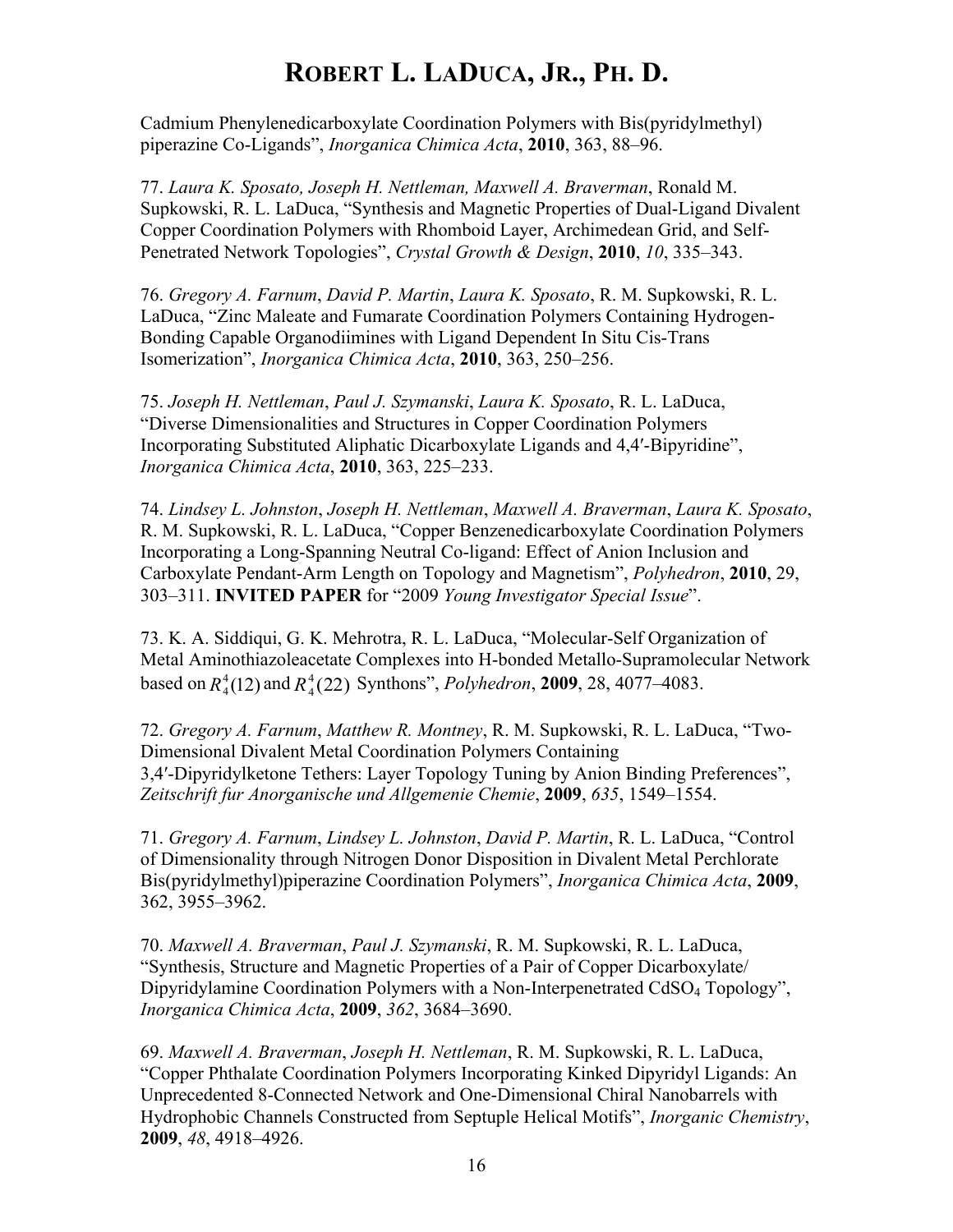68. *Matthew R. Montney, Justin G. Thomas, Ryan J. Trovitch*, J. Zubieta, R. L. LaDuca, "Synthesis, Structure and Magnetic Behavior of a Copper Molybdate Hybrid Inorganic/Organic Solid with a Novel 10-Connected Three-Dimensional Network Topology", *Inorganic Chemistry Communications*, **2009**, 12, 534–539.

67. *Eric Shyu*, *Subhashree Mallika Krishnan,* R. M. Supkowski, R. L. LaDuca, "Metal Azelate Coordination Polymers Constructed from a Kinked Dipyridyl Tether: 'Ligand Vacancy' Primitive Cubic and CdSO4 Topology Three-Dimensional Networks", *Polyehdron*, **2009**, *28*, 1437–1446.

66. R. L. LaDuca, "Aliphatic and Aromatic Carboxylate Divalent Metal Coordination Polymers Incorporating the Kinked and Hydrogen-Bonding Capable Tethering Ligand 4,4′-Dipyridylamine", *Coordination Chemistry Reviews*, **2009**, *253*, 1759–1792. **INVITED PAPER**

65. *Gregory A. Farnum*, *David P. Martin*, R. M. Supkowski, R. L. LaDuca, "Counteranion and Donor Disposition Effects on the Topology of Luminescent Cadmium Coordination Polymers Incorporating Bis(pyridylmethyl)piperazine Isomers", *Journal of Molecular Structure*, **2009**, *927*, 101–110.

64. *Eric Shyu*, R. M. Supkowski, R. L. LaDuca, "Structural Diversity in Luminescent Three-Dimensional Cadmium Aliphatic Dicarboxylate Coordination Polymers Incorporating 4,4′-Dipyridylamine: Interpenetrated, Non-Interpenetrated, and Self-Penetrated Networks", *Crystal Growth & Design*, **2009**, *9*, 2481–2491.

63. *Eric Shyu*, *Maxwell A. Braverman*, R. M. Supkowski, R. L. LaDuca, "Control of Topology and Dimensionality by Aromatic Dicarboxylate Pendant Arm Position and Length in Cadmium Coordination Polymers Incorporating a Hydrogen-Bonding Capable Kinked Organodiimine", *Inorganica Chimica Acta*, **2009**, *362*, 2283–2292.

62. *Eric Shyu*, R. M. Supkowski, R. L. LaDuca, "A Chiral Luminescent Coordination Polymer Featuring a Unique 4-Connected Self-Catenated Topology Built from Helical Motifs", *Inorganic Chemistry*, **2009**, 48, 2723–2725.

-#1 MOST ACCESSED ARTICLE at *Inorganic Chemistry* website, April 2009.

61. *Aaron M. Hardy*, R. L. LaDuca, "Synthesis and Structure of a Chain Coordination Polymer Incorporating a Long-Spanning Hydrogen-Bonding Capable Diimine and Pendant Dicyanamide Ligands, with a Novel Binodal (4,6)-connected Supramolecular Topology", *Inorganic Chemistry Communications*, **2009**, *12*, 308–311.

60. *David P. Martin*, *Warren R. Knapp*, R. M. Supkowski, R. L. LaDuca, "Cobalt Isothiocyanate Coordination Polymers Constructed from Bis(pyridylmethyl)piperazine Ligands: Ribbon and Chain Motifs and a Novel (3,4)-Connected Supramolecular Layer Topology", *Inorganica Chimica Acta*, **2009**, *362*, 1559–1564.

59. *Eric Shyu*, R. L. LaDuca, "Divalent Metal Succinate/Perchlorate Coordination Polymers Incorporating a Kinked Hydrogen-Bonding Capable Diimine: Chains, Layers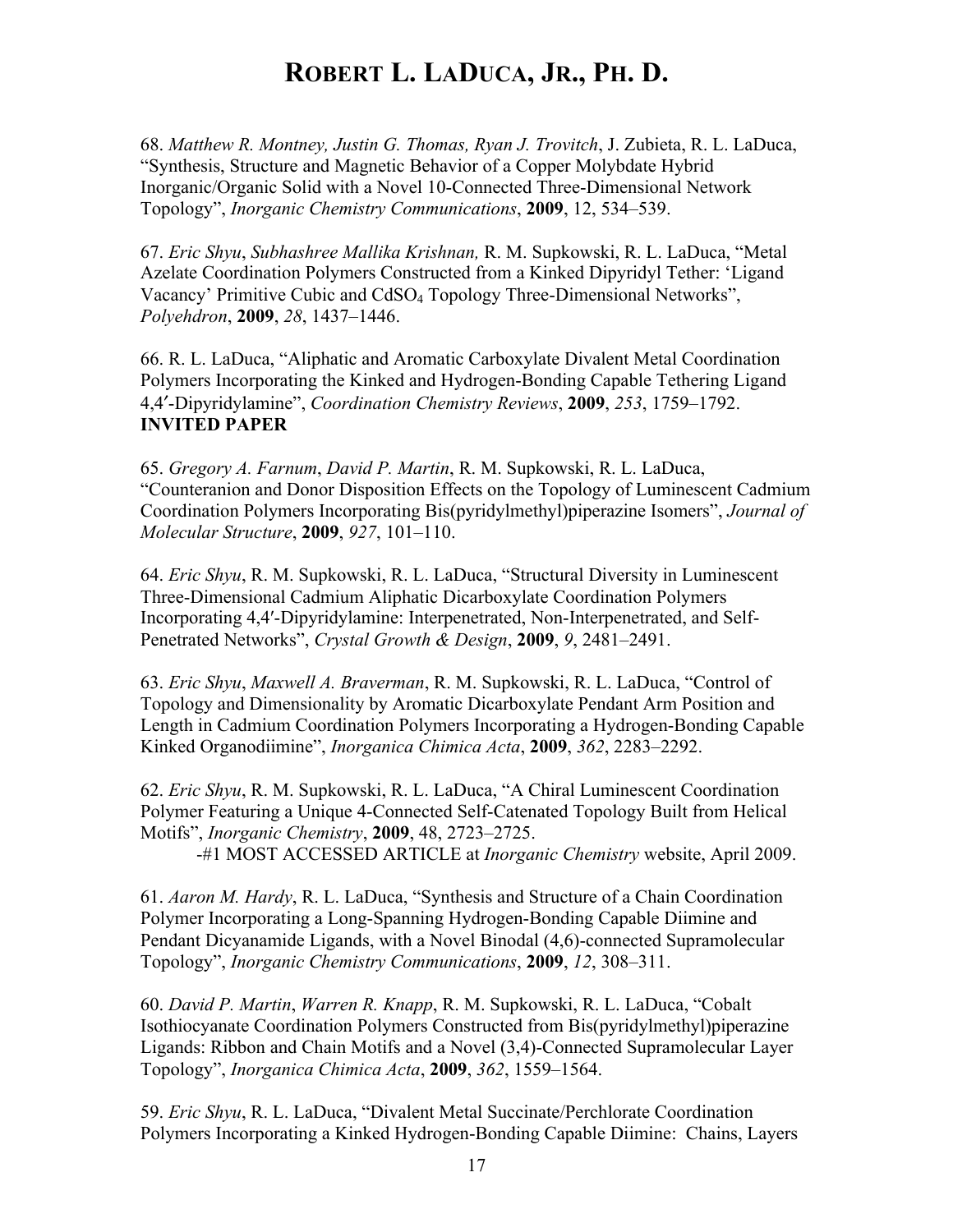and a (5,6)-Connected Binodal Network Featuring Alternating Rectangular and Hexagonal Grids", *Polyhedron*, **2009**, *28*, 826–834.

58. *Gregory A. Farnum*, *Warren R. Knapp*, R. L. LaDuca, "Silver Nitrate Molecular Species and Coordination Polymers with Divergent Supramolecular Morphology Constructed from Hydrogen-Bonding Capable Dipyridyl Ligands", *Polyhedron*, **2009**, *28*, 291–299.

57. *Subhashree Mallika Krishnan,* R. M. Supkowski, R. L. LaDuca, "Generation of a Three-Dimensional Network through Aliphatic Chain Flexibility in a Divalent Metal Dicarboxylate/Organodiimine Coordination Polymer System", *Crystal Growth and Design*, **2009**, *9*, 358–363.

56. *David P. Martin*, R. M. Supkowski, R. L. LaDuca, "Cadmium Dicarboxylate Coordination Polymers Incorporating a Long-Spanning Organodiimine: *In Situ* Alkene Isomerization and an Unprecedented Chiral 6<sup>5</sup>8 Two-Dimensional Network", *Dalton Transactions*, **2009**, 514–520.

55. *Matthew R. Montney*, R. J. Staples, R. M. Supkowski, R. L. LaDuca, "Synthesis, Crystal Structure, and Magnetic Properties of Two-Dimensional Divalent Metal Glutarate/Dipyridylamine Coordination Polymers, with a Single Crystal-to-Single Crystal Transformation in the Copper Derivative", *Journal of Solid State Chemistry*, **2009**, *182*, 8–17.

54. *David P. Martin*, R. J. Staples, R. L. LaDuca, "A Chiral Self-Catenated Dual-Ligand Coordination Polymer Constructed from Three Distinct Interwoven Helical Motifs Interconnected by One-Dimensional Chains", *Inorganic Chemistry*, **2008**, *47*, 9754– 9756.

53. *David P. Martin*, R. M. Supkowski, R. L. LaDuca, "A Three-Dimensional Mixed-Ligand Coordination Polymer Featuring Strongly Antiferromagnetically Coupled Dinuclear Copper Paddlewheels Linked into a 6-connected Self-Penetrated Network", *Crystal Growth and Design*, **2008**, *8*, 3518–3520.

52. *Warren R. Knapp*, R. M. Supkowski, R. L. LaDuca, "Synthesis and Structure of a Copper Sulfate/Kinked Organodiimine Coordination Polymer Entraining "Infinite" Decorated Water Chains with C14 Classification", *Inorganic Chemistry Communications*, **2008**, *11*, 1276–1279.

51. *Kyalamboka A. Brown, David P. Martin*, R. L. LaDuca, "An Acentric Parallel Interpenetrated Dual-Ligand Zinc Coordination Polymer from an *In Situ* Terminal-to-Internal Alkene Rearrangement", *CrystEngComm*, **2008**, *10*, 1305–1308.

50. *David P. Martin*, *Matthew R. Montney*, R. M. Supkowski, R. L. LaDuca, "Cadmium Glutarate Coordination Polymers Containing Hydrogen-Bonding Capable Tethering Organodiimines: From Double Interpenetration to Supramolecular Cavities Containing an Unprecedented Water Tape Morphology", *Crystal Growth and Design*, **2008**, *8*, 3091– 3097.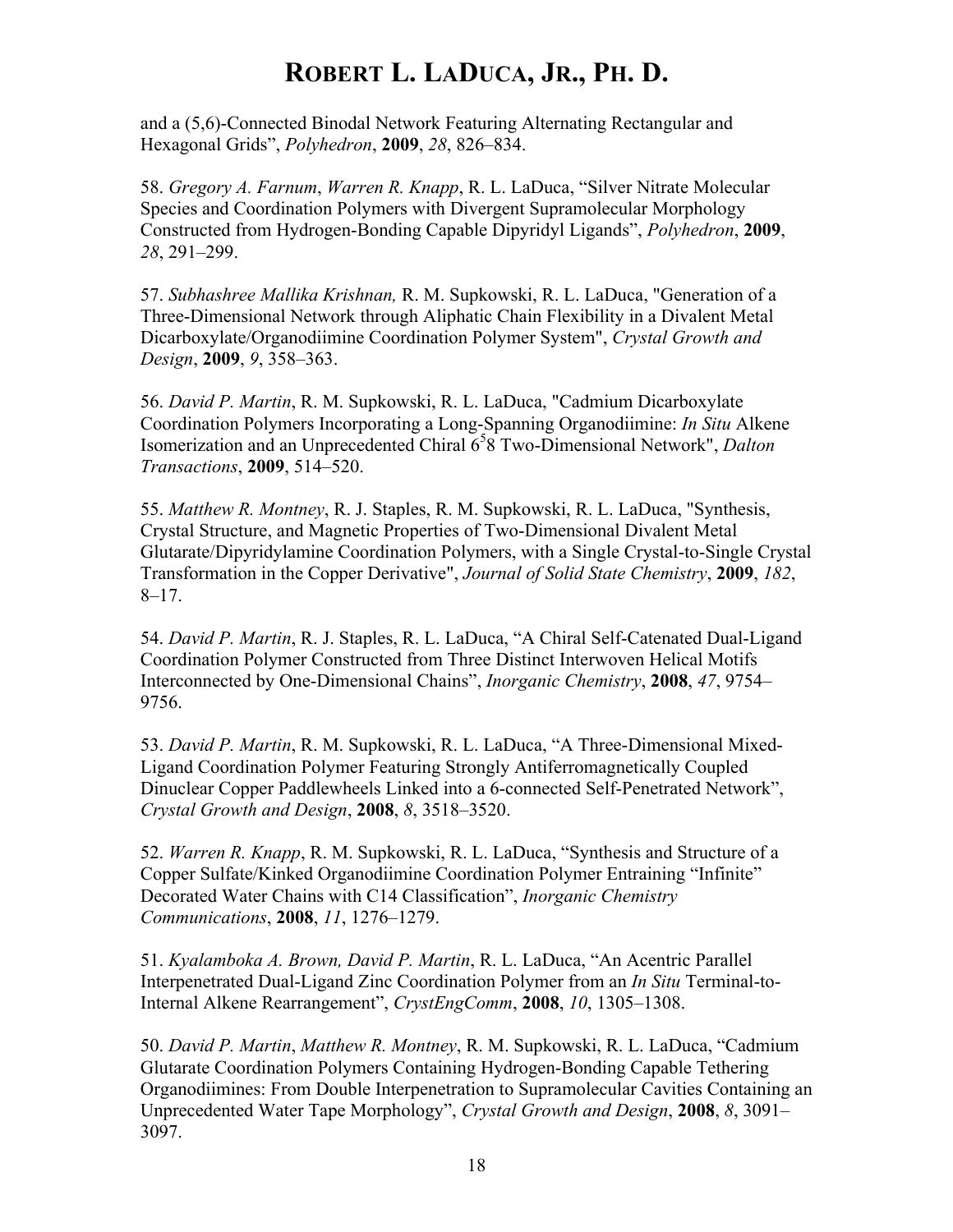49. *David P. Martin*, R. M. Supkowski, R. L. LaDuca, "Layered Metal Succinate/Bis(4 pyridylmethyl)piperazine Coordination Polymers Featuring Mutual Inclined Interpenetration", *Polyhedron*, **2008**, *27*, 2545–2550.

48. *Elena M. Lyons*, *Maxwell A. Braverman*, R. M. Supkowski, R. L. LaDuca, "An Acentric Luminescent Cadmium Dimethylsuccinate/Bipyridine Coordination Polymer with an Uncommon Three-Dimensional CdSO<sub>4</sub> Topology", *Inorganic Chemistry Communications*, **2008**, 11, 855–858.

47. *Matthew R. Montney*, R. M. Supkowski, R. L. LaDuca, "Three-Dimensional Acentric Coordination Polymers Formed from the Linkage of Cobalt and Nickel Malonate Quadratic Layers through a Kinked Organodiimine: Synthesis, Structure, Thermal Properties and Magnetochemistry", *Polyhedron*, **2008**, 27, 2997–3003.

46. *Maxwell A. Braverman*, R. J. Staples, R. M. Supkowski, R. L. LaDuca, "Effect of Pendant Arm Position and Length on the Structure and Properties of Nickel Aromatic Dicarboxylate Coordination Polymers Incorporating a Kinked Organodiimine", *Polyhedron*, **2008**, *27*, 2291–2300.

45. *Subhashree Mallika Krishnan,* Ronald M. Supkowski, R. L. LaDuca, "One- and Two-Dimensional Divalent Copper Coordination Polymers Based on Kinked Organodiimine and Long Flexible Aliphatic Dicarboxylate Ligands", *Journal of Molecular Structure*, **2008**, *891*, 423–428.

44. *Maxwell A. Braverman*, R. M. Supkowski, R. L. LaDuca, "A Mutually Inclined Interpenetrated Cobalt Benzenetricarboxylate/Organodiimine Layered Coordination Polymer Containing "Infinite" Water Chains and its Irreversible Crystal-to-Crystal Structural Reorganization upon Dehydration", *Inorganic Chemistry Communications*, **2008**, *11*, 568–571.

43. *Kyalamboka A. Brown, David P. Martin*, R. M. Supkowski, R. L. LaDuca, "Two- and Three-Dimensional Divalent Metal Coordination Polymers Constructed from 2,2-Dimethylsuccinate and Dipyridylamine Ligands", *CrystEngComm*, **2008**, *10*, 846– 855. **FEATURED COVER ARTICLE**

42. *Lindsey L. Johnston*, *David P. Martin*, R. L. LaDuca, "One- and Two-Dimensional Copper Benzenedicarboxylate Coordination Polymers Incorporating the Flexible Tethering Diimine *N*,*N*′-bis(3-pyridylmethyl)piperazine: Synthesis, Structure, and Thermal Properties", *Inorganica Chimica Acta*, **2008**, *361*, 2887–2894.

41. *Lindsey L. Johnston*, *Andrew J. Ursini*, *Nathan P. Oien*, *Matthew P. Desciak*, Randy S. Rarig, Jr., Jon Zubieta, R. L. LaDuca, "Two-Dimensional Monovalent Copper Halide Coordination Polymers Incorporating *Anti*-Conformation 3,3′-Bipyridine", *Zeitschrift fur Anorganische und Allgemenie Chemie*, **2008**, *634*, 887–891.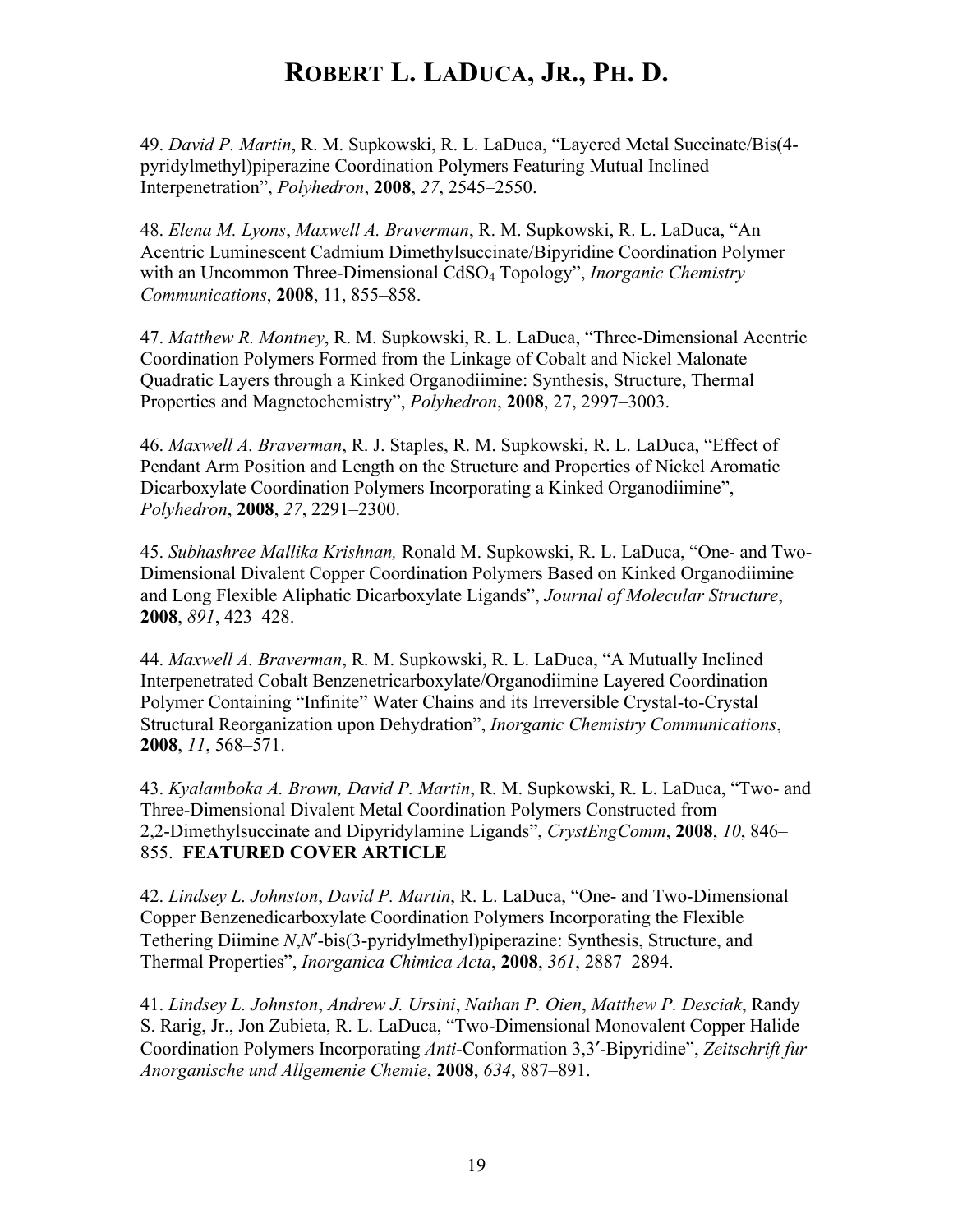40. *Matthew R. Montney*, R. L. LaDuca, "Topologically Novel Copper Molybdate Phases Based on 3,4′-Dipyridylketone: Hydrothermal Synthesis, Structural Characterization, and Magnetic Properties", *Journal of Solid State Chemistry*, **2008**, *181*, 828–836.

39. *Matthew R. Montney*, R. M. Supkowski, R. L. LaDuca, "Five-Fold Interpenetrated Strongly Hydrogen Bonded Rhomboid Grid Motifs Constructed from the Aggregation of Neutral Coordination Complexes with Long Pendant Aromatic Dicarboxylate and Organodiimine Ligands", *CrystEngComm*, **2008**, *10*, 111–116.

38. *Lindsey L. Johnston*, *Kyalamboka A. Brown*, *David P. Martin*, R. L. LaDuca, "One- and Two-Dimensional Cobalt Benzenecarboxylate Coordination Polymers Containing a Kinked Organodiimine: Synthesis, Structure, and Magnetic Properties" , *Journal of Molecular Structure*, **2008**, *882*, 80–87.

37. *Stephen M. Saylor*, Ronald M. Supkowski, R. L. LaDuca, "Coordination Geometry Induced Control of Channel Morphology in Divalent Metal Pyridinedicarboxylate Coordination Polymers Containing a Kinked Tethering Organodiimine", *Inorganica Chimica Acta*, **2008**, *361*, 317–326.

36. *Subhashree Mallika Krishnan, Matthew R. Montney*, R. L. LaDuca, "Two-Dimensional Divalent Metal/Pimelate Coordination Polymers Incorporating Dipodal Organodiimines: Crystal Structures, Thermal Properties, and Magnetic Studies", *Polyhedron*, **2008**, *27*, 821–834.

35. *Maxwell A. Braverman*, R. L. LaDuca, "Hydrothermal Synthesis and Structure of Divalent Metal Pyromellitate/Dipyridylamine Complexes: From an Unprecedented Supramolecular Three-Dimensional Topology to an Anionic Coordination Polymer Framework with Large Incipient Cation-Bearing Voids", *CrystEngComm*, **2008**, *10*, 117–124.

34. *Guilherme F. Cavichioli*, *David P. Martin*, *Andrew M. Ursini*, R. L. LaDuca, "Synergistic Oxoanion and Ligand Conformation Control of Dimensionality in Coordination Polymers Formed via 3,3′-Bipyridine Tethers: From 1-D Undulating Chains to a Doubly Interpenetrated 3-D Framework", *Journal of Molecular Structure*, **2008**, *881*, 107–116.

33. *Matthew R. Montney*, R. L. LaDuca, "Structure and Magnetic Properties of a Copper Malonate/Dipyridylamine Layered Coordination Polymer with Both *Syn–Anti* and *Anti– Anti* Copper Carboxylate Chains", *Inorganic Chemistry Communications*, **2007**, *10*, 1518–1522.

32. *David P. Martin*, *Maxwell A. Braverman*, R. L. LaDuca, "Two- and Three-Dimensional Divalent Metal Isophthalate Coordination Polymers Incorporating Flexible Bispyridylmethylpiperazine Tethers: Structure Direction through Coordination Geometry Preferences, Carboxylate Binding Mode and Ligand Conformation", *Crystal Growth and Design*, **2007**, *7*, 2609-2619.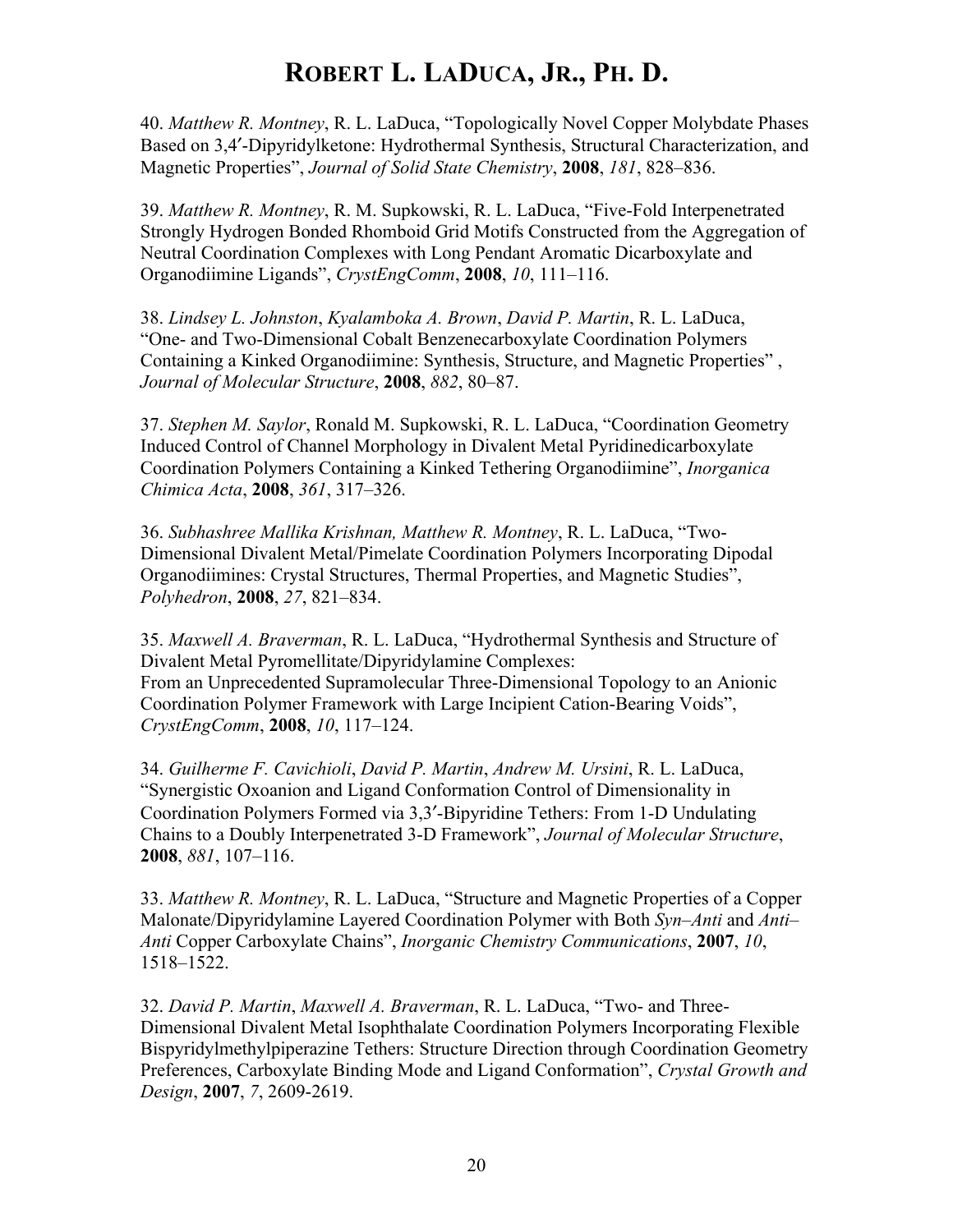31. *Maxwell A. Braverman*, R. L. LaDuca, "Luminescent Two- and Three-Dimensional Zinc Coordination Polymers Containing Isomers of Phenylenediacetate and a Kinked Tethering Organodiimine", *Crystal Growth and Design*, **2007**, 7, 2343–2351.

30. *David P. Martin*, R. M. Supkowski, R. L. LaDuca, "Self-Catenated and Interdigitated Layered Coordination Polymers Constructed from Kinked Dicarboxylate and Organodiimine Ligands", *Inorganic Chemistry*, **2007**, *46*, 7917–7922.

29. *Lindsey L. Johnston*, *Andrew J. Ursini*, *Nathan P. Oien*, Ronald M. Supkowski, R. L. LaDuca, "Cation Control of Dimensionality in Isothiocyanate Coordination Polymers Constructed from Conformationally Flexible 3,3′-Bipyridine Tethers", *Inorganica Chimica Acta*, **2007**, *360*, 3619–3625.

28. *Caleb H. Springsteen*, *Lindsey L. Johnston*, R. L. LaDuca, "Synthesis and Structure of a Bimetallic Hybrid Inorganic/Organic Layered Coordination Polymer with an Octamolybdate Cluster Variant Trapped between the α and δ Isomeric Forms", *Solid State Sciences*, **2007**, *9*, 804–811.

27. *Maxwell A. Braverman*, R. M. Supkowski, R. L. LaDuca, "Luminescent Zinc and Cadmium Complexes Incorporating 1,3,5-Benzentricarboxylate and a Protonated Kinked Organodiimine: From a Hydrogen Bonded Layer Motif to Thermally Robust Two-Dimensional Coordination Polymers", *Journal of Solid State Chemistry*, **2007**, *180*, 1852–1862.

26. *Matthew R. Montney*, *Subhashree Mallika Krishnan*, R. M. Supkowski, Robert L. LaDuca, "Diverse Entangled Metal-Organic Framework Materials Incorporating Kinked Organodiimine and Flexible Aliphatic Dicarboxylate Ligands: Synthesis, Structure, Physical Properties and Reversible Structural Reorganization", *Inorganic Chemistry*, **2007**, *46*, 7362–7370.

25. *Subhashree Mallika Krishnan*, *Niral M. Patel*, *Warren R. Knapp*, R. M. Supkowski, R. L. LaDuca, "Oxoanion and Cation Effects on the Structural Morphology of Coordination Polymers Incorporating a Kinked Organodiimine Tethering Ligand", *CrystEngComm*, **2007**, *9,* 503-514.

24. *Matthew R. Montney*, *Subhashree Mallika Krishnan*, *Niral M. Patel*, R. M. Supkowksi, R. L. LaDuca, "Divalent Metal Succinate/4,4′-Dipyridylamine Extended Solids: From Helical Chains to Diverse Three-Dimensional Networks Featuring Double, Quadruple, or Self-Interpenetration", *Crystal Growth and Design*, **2007**, *7*, 1145-1153.

23. *W. R. Knapp*, *J. G. Thomas*, *D. P. Martin*, *M. A. Braverman*, *R. J. Trovitch*, R. L. LaDuca, "Divalent Nickel and Monovalent Copper Pseudohalide Coordination Polymers Incorporating the Kinked Organodiimine 4,4′-Dipyridylamine: From a (4,4)-Type Lamellar Motif to an Unprecedented Staircase Morphology", *Zeitschrift fur Anorganische und Allgemenie Chemie*, **2007**, *633*, 575-581.

22. *M. A. Braverman*, R. M. Supkowski, R. L. LaDuca, "One-Dimensional Nickel and Cobalt Phthalate Coordination Polymers Incorporating the Kinked Dipodal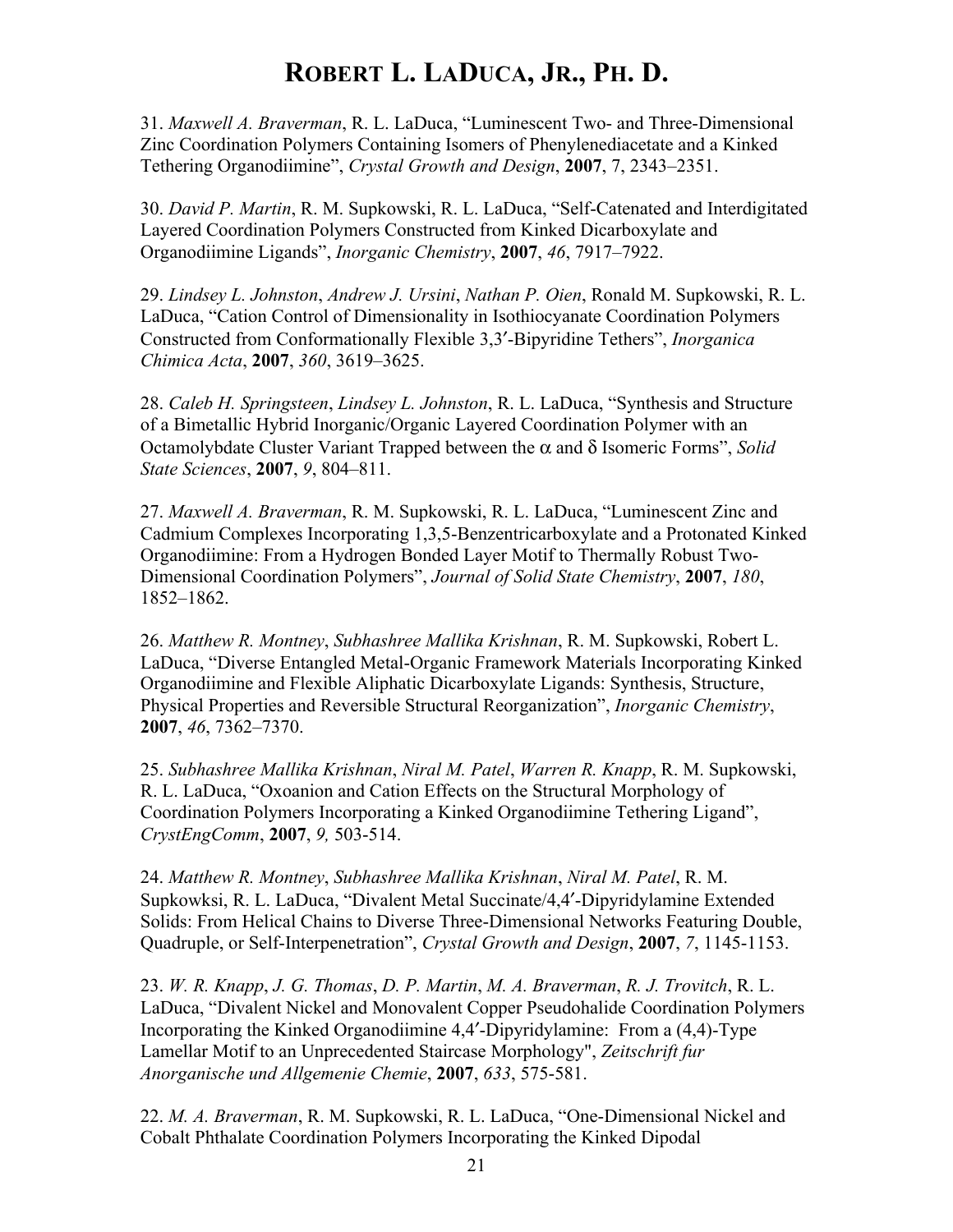Organodiimine 4,4′-Dipyridylamine: Hydrothermal Synthesis, Structural Characterization and Thermal Properties", *Inorganica Chimica Acta*, **2007**, *360*, 2353-2362.

21. *A. E. Wasson*, R. L. LaDuca, "Hydrothermal Synthesis, Crystal Structures, and Physical Properties of Two 3-D Network Nickel Nicotinate Coordination Polymers: [ $Ni<sub>4</sub>(\mu-H<sub>2</sub>O)<sub>2</sub>(nicotinate)<sub>8</sub> 2H<sub>2</sub>O]$  and  $[Ni<sub>2</sub>(H<sub>2</sub>O)<sub>2</sub>(nicotinate)<sub>4</sub>(4,4'-bpy)]$ ", *Polyhedron*, **2007**, *26*, 1001-1011.

20. *D. P. Martin, C. H. Springsteen*, R. L. LaDuca, "Hydrothermal Synthesis, Structural Determination, and Thermal Properties of 2-D Cobalt- and Nickel-Based Coordination Polymers Incorporating Pendant-Arm 3-Pyridinecarboxylate Ligands", *Inorganica Chimica Acta*, **2007**, *360*, 599-606.

19. *C.H. Springsteen*, R. Sweeder, R. L. LaDuca, "Ligand and Anion Effects on the Morphology of Supramolecular Aqueous Substructures Entrained within One-Dimensional  $\text{[CuL<sub>4</sub>X]}$  Coordination Polymer Matrices (L = 2,4'-bipyridine, 4phenylpyridine;  $X = SO_4^2$ ,  $SiF_6^2$ )", *Crystal Growth and Design*, **2006**, 6, 2308-2314.

18. R. LaDuca, *M. Desciak*, R. Rarig, J. Zubieta, "Hydrothermal Synthesis, Solid State Structure, and Thermal Properties of a Family of Isomorphous 1-D Coordination Polymers Aggregated by Extensive Hydrogen Bonding:  $\{[M(3,3'-bpy)(H_2O)_4]\}$ (SO4)•2H2O} (M = Co, Ni, Zn)", *Zeitschrift fur Anorganische und Allgemenie Chemie*, **2006**, *632*, 449-453.

17. R. L. LaDuca, *C. M. Merz*, *C. O'Brien*, *M. Desciak*, R. C. Finn, R. Rarig, J. Zubieta, "Effect of Tether Length and Counterion in Cobalt-Dipyridine Coordination Polymers Prepared via Hydrothermal Methods", *Inorganica Chimica Acta*, **2004**, *357*, 3331-3335.

16. R. L. LaDuca, *M. Desciak*, *R. Rarig*, J. Zubieta, "A bimetallic oxide hybrid material constructed from a coordination complex polymer and molybdenum oxide subunits, [Ni(3,4'-bipyridine)2MoO4] . 3H2O**."**, *Inorganica Chimica Acta*, **2002**, *332* , 79-86.

15. *R. Rarig*, R. Lam, P. Zavalij, J. Ngala, J. Katana, R. LaDuca, J. Greedan, J. Zubieta, "Ligand Influences on Copper Molybdate Networks: The Structures and Magnetism of  $[Cu(3,4'-bpy)MoO<sub>4</sub>], [Cu(3,3'-bpy)<sub>0.5</sub>MoO<sub>4</sub>], and [Cu(4,4'-bpy)<sub>0.5</sub>MoO<sub>4</sub>] 1.5H<sub>2</sub>O",$ *Inorganic Chemistry*, **2002**, *41*, 2124–2133.

14. R. L. LaDuca, *R. S. Rarig*, J. Zubieta, "Hydrothermal Synthesis of Organic-Inorganic Hybrid Materials: Network Structures of the Bimetallic Oxides  $[M(Hdpa)<sub>2</sub>V<sub>4</sub>O<sub>12</sub>]$  (M = Co, Ni, dpa = 4,4'-Dipyridylamine)", *Inorganic Chemistry*, **2001**, *40*, 607-612.

13. R. L. LaDuca, *R. Rutkoski*, *R. S. Rarig*, J. Zubieta, "Structure-directing influences of dipodal organoimine ligands: hydrothermal synthesis and structure of a three dimensional cobalt vanadate,  $[Co_3(\text{dpp})_4(H_2O)_4V_6O_{18}]$  2H<sub>2</sub>O", *Inorganic Chemistry Communications*, **2001**, *4*, 621-625.

12. R. LaDuca, *M. Desciak*, *M. Laskoski*, *R. Rarig*, J. Zubieta, "Hydrothermal Synthesis of Two-dimensional Organic/Inorganic Hybrid Materials of the Nickel Molybdate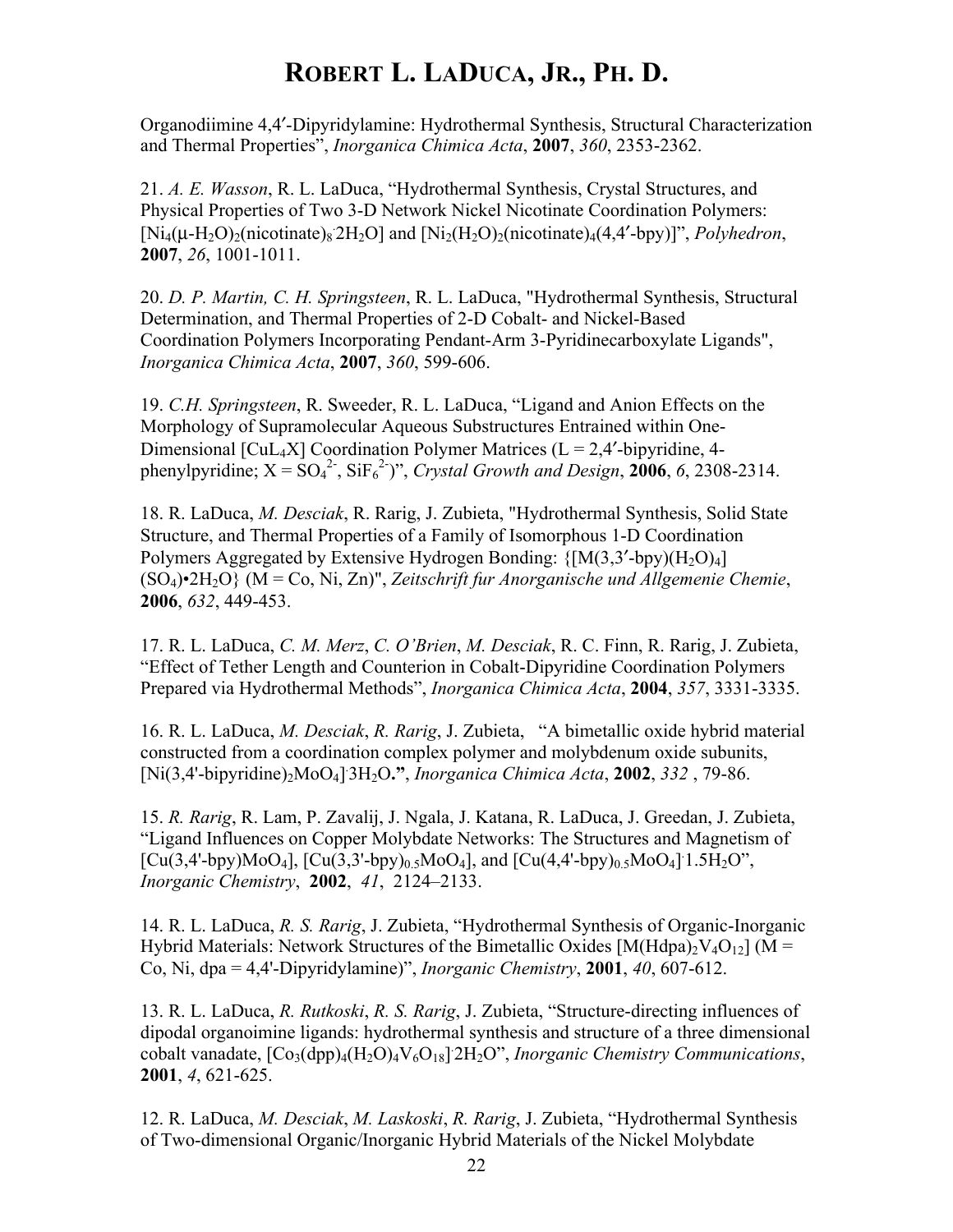Family; the Structures of  $\left[\frac{\text{Ni}}{(3,3^{\degree}-b\text{pv}})_{2}\right]_{2}M_0 \cdot 0_{14}$  and  $\left[\text{Ni}(3,3^{\degree}-Hb\text{pv})\right]_{2}M_0 \cdot 0_{13}$ *Journal of the Chemical Society, Dalton Transactions*, **2000**, 2255-2257.

11. R. L. LaDuca, *R. S. Rarig*, P. J. Zapf, J. A. Zubieta, "Ag(I) Organodiimine Coordination Complex Polymers, the Structural Influences of Ligand Geometries and Charge Compensating Oxoanions", *Solid State Sciences*, **2000**, *2*, 39-45.

10. P. J. Hagrman, R. L. LaDuca, H.-J. Koo**,** *R. Rarig*, R. Haushalter, M.-H. Whangbo, J. Zubieta, "Ligand Influences on the Structures of Molybdenum Oxide Networks", *Inorganic Chemistry*, **2000**, *39*, 4311-4317.

9. R. LaDuca, *C. Brodkin*, *R. Finn*, J. Zubieta, "A 3-Dimensional Organic/inorganic Composite Material Constructed from Cobalt/3,3'-Bipyridyl Networks Linked through Tetravanadate Clusters, [{Co(3,3-bpy)2}2V4O12]", *Inorganic Chemistry Communications*, **2000**, *3*, 248-250.

8. *R. S. Rarig*, R. L. La Duca, J. Zubieta, "Dipyridylamine-Ligated Octamolybdate Clusters Aggregated into Extended Ribbons and Layers via Hydrogen Bonding", *Inorganica Chimica Acta*, **1999**, *292*, 131-136.

7. D. J. Chesnut, D. Hagrman, P. J. Zapf, R. P. Hammond, R. LaDuca, R. C. Haushalter, J. Zubieta, "Organic/Inorganic Composite Materials: The Roles of Organoamine Ligands in the Design of Inorganic Solids", *Coordination Chemistry Reviews*, **1999**, *192*, 737- 769.

6. R. L. LaDuca, Jr., *R. C. Finn*, J. A. Zubieta, "A Two-Dimensional Organic-Inorganic Material Constructed from Copper-Dipyridylamine and Vanadate Chains: [Cu(dpa)VO3]", *Journal of the Chemical Society, Chemical Communications*, **1999**, 1669-1670.

5. R. La Duca, *M. Laskoski*, J. Zubieta, "Oxoanion Influences on the Self-Assembly of Cationic Coordination Complex Polymers of the Ni(II)-4,4′-Dipyridylamine Family", *Journal of the Chemical Society, Dalton Transactions*, **1999**, 3467-3473.

4. P. J. Zapf, R. L. LaDuca, *R. S. Rarig*, *K. M. Johnson*, J. Zubieta, "A Two-Dimensional Network Constructed via Hydrogen-Bonded Cross-Linkages of Molybdenum Oxide Chains", *Inorganic Chemistry*, **1998**, *37*, 3411-3414.

3. D. Hagrman, C. J. Warren, R. C. Haushalter, C. Seip, C. J. O'Connor, *R. S. Rarig*, *K. M. Johnson*, R. L. LaDuca, J. Zubieta, "Structure-Directing Role of Organoamine Ligands in the Self-Assembly of Novel Bimetallic Oxides", *Chemistry of Materials*, **1998**, *10*, 3294-3297.

2. R. L. LaDuca, D. Rose, J. R. D. DeBord, R. C. Haushalter, C. J. O'Connor, J. Zubieta, "Three-Dimensional Metal Piperazinyldiphosphonate Phases with Ellipsoidal Cavities Defined by 44-Membered Rings: Crystal Structures of  $[M{O_3PCH_2NH(C_2H_4)_2NHCH_2PO_3}\]H_2O$ ,  $M = Mn$  and Co", *Journal of Solid State Chemistry*, **1996,** *123*, 408-412.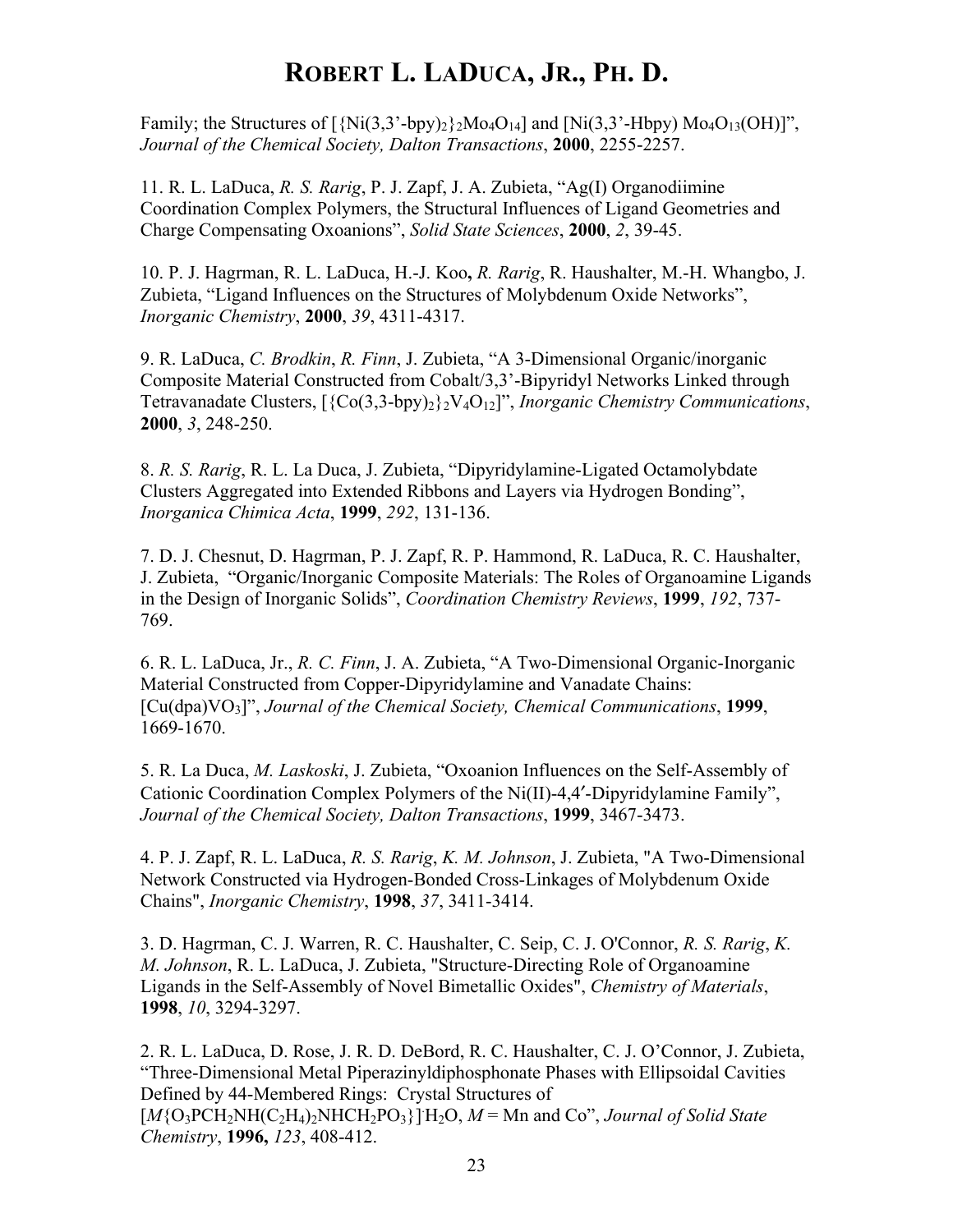1. R. L. LaDuca, P. T. Wolczanski, "Preparation of Lanthanide Nitrides via Ammonolysis of Molten  ${(Me<sub>3</sub>Si)_{2}N}$  2Ln: Onset Of Crystallization Catalyzed by LiNH2 and LiCl." *Inorganic Chemistry*, **1992**, *31*, 1311-1313.

### *Structure Reports*

47. *Abigail E. Meyers*, R. L. LaDuca, *catena*-Poly[[aqua(iminodiacetato*κ* 3 O,N,O′)nickel(II)]-*µ*-4,4′-dipyridylamine-*κ* 2 N:N′], *IUCR Data*, **2018**, *3*, x180865.

46. *Annabeth P. Yang*, R. L. LaDuca, Poly[diaquabis(µ-hydrogen benzene-1,2,4 tricarboxylato)copper(II)disodium]: a novel 4,5,6-connected trinodal net, *IUCR Data*, **2018**, *3*, x180676.

45. *Brianna L. Martinez*, R. L. LaDuca, *cis*-1,3-cyclohexanedicarboxylic acid-*N,N*′- (pentane-1,5-diyl)bis(pyridine-4-carboxamide)-water (1/1/2), *IUCR Data*, **2017**, *2*, x171482.

44. *Jamelah Z. Travis*, R. L. LaDuca, *catena*-Poly[[bis{2-[3-(carboxymethyl)adamantan-1-yl]acetato-κ<sup>2</sup>O,O'}cadmium(II)]-μ-N,N'-bis-(pyridine-4-carboxamido)piperazineκ2 N:N′′], *IUCR Data*, **2016**, *1*, x161764.

43. *Torél A. Beard*, R. L. LaDuca, Diaquabis[N,N′-(ethane-1,2-diyl)bis(isonicotinamide) κN]bis(hydrogen phthalato-κO)nickel(II)hexahydrate, *IUCR Data*, **2016**, *1*, x161167.

42. *Nathan H. Murray*, Shannon M. Biros, R. L. LaDuca, Crystal structure of [propane-1,3-diylbis(piperidine-4,1-diyl)]bis[(pyridin-4-yl)methanone]–isophthalic acid (1/1), *Acta Crystallographica*, **2014**, *E70*, 298–300.

41. *Emily M. Low*, R. L. LaDuca, "Crystal structure of propane-1,3-diylbis(piperidine-4,1-diyl)-bis(pyridin-4-ylmethanone)-4,4'-oxydibenzoic acid (1/1)", *Acta Crystallographica*, **2014**, *E70*, o1022.

40. *Alexander D. Sample*, R. L. LaDuca, "Poly[[diaqua[µ-1,4-bis(pyridin-4-ylmethyl)piperazine-*κ*<sup>2</sup>*N*:*N*'][μ-[(1,4-phenylene)bis(oxy)diacetato-*κ*<sup>2</sup>*O*:*O*']cobalt(II)] pentahydrate", *Acta Crystallographica*, **2014**, *E70*, m198–m199.

39. *Megan E. O'Donovan*, R. L. LaDuca, "Bis(5-hydroxyisophthalato-κO<sup>1</sup>)bis[4-(pyridine-3-carboxamido-*κN*<sup>3</sup> )-pyridinium]copper(II) tetrahydrate", *Acta Crystallographica*, **2013**, *E69*, m663.

38. *Sultan H. Qiblawi*, R. L. LaDuca, "*catena*-Poly[aquabis[(*N*-(pyridin-3 yl)isonicotinamide-*κN*<sup>1</sup> ]copper(II)]-*µ*-fumarato-*κ* 2 *O*1 *:O*<sup>4</sup> ], *Acta Crystallographica*, **2012**, *E68*, m1514.

37. *Peter E. Kraft*, R. L. LaDuca, "*catena*-Poly[[tetra-*µ*-benzoato-*κ* 8 O:O′-dicopper(II)]-*µ*- [N-(pyridin-4-yl)nicotinamide]- $\kappa^2$ N:N<sup>2</sup>[dibenzoato- $\kappa^2$ O-copper(II)]-μ-[N-(pyridin-4-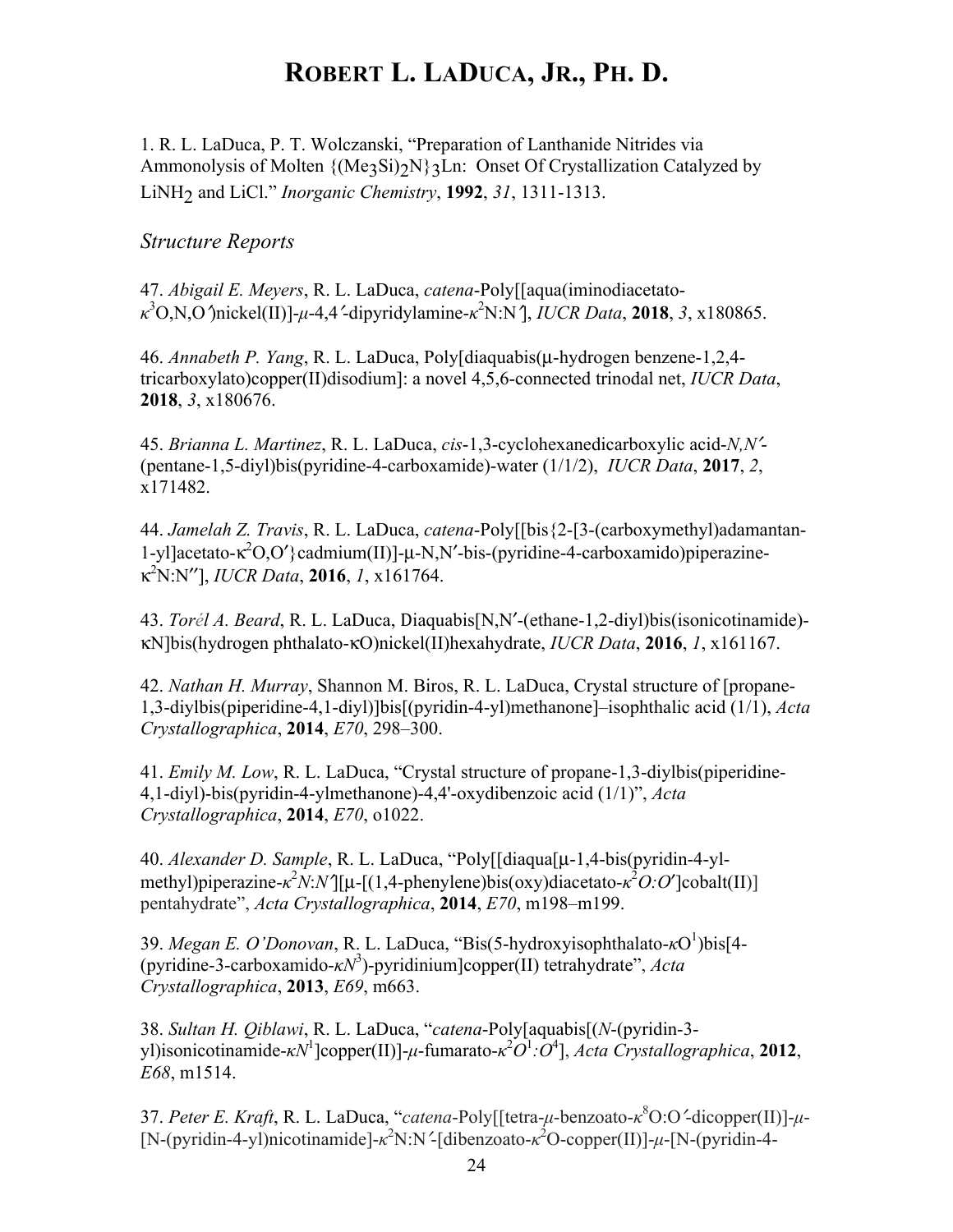yl)nicotinamide]-*κ* 2 N:N′]", *Acta Crystallographica*, **2012**, *E68*, m1049–m1050.

36. *Jacob W. Uebler*, R. L. LaDuca, "Diaquabis[*N*-(pyridin-4-yl)isonicotinamideκN]bis(thiocyanato-κN)cobalt(II)", *Acta Crystallographica*, **2012**, *E68*, m867.

35. *Jodi L. Meyer*, R. L. LaDuca, "µ-bis(4-pyridin-4ylmethyl)piperazine-κ 2 :*N,*N' bis[aquabis(3-bromo-5-carboxybenzoato-κ*O*<sup>1</sup> )]copper(II)], *Acta Crystallographica*, **2012**, *E68*, m155.

34. *Jacob W. Uebler*, R. L. LaDuca, "*catena-*Poly[[triaquacadmium-µ-1,4 phenylenediacetato-κ 4 :*O,O':O'',O'''*)]dihydrate]", *Acta Crystallographica*, **2011**, *E67*, m1771.

33. *Zachary M. Wilseck*, R. L. LaDuca, "Poly[[µ4-bis(4-pyridylcarbonyl)piperazineκ4 *N,N*′*:O,O*′)]bis(thiocyanato-κ*N*)cobalt(II)], *Acta Crystallographica*, **2010**, *E66*, m713.

32. *Amy L. Pochodylo*, R. L. LaDuca, "*catena*-Poly[[diaquacadmium(II)]-bis(µ-2,2 dimethylbutanedioato-κ<sup>4</sup> *O,O*′*:O*′′*, O*′′′)[diaquacadmium(II)]-µ-1,4-bis(3 pyridylmethyl)piperazine-κ<sup>2</sup> *N*3 *:N*<sup>3</sup>′ ], *Acta Crystallographica*, **2010**, *E66*, m708.

31. *Chaun M. Gandolfo*, R. L. LaDuca, "Poly[[aqua (µ-1,4-bis(3 pyridylmethyl)piperazine-κ<sup>2</sup>*N*:*N*')(μ-isophthalato-κ<sup>2</sup>*O*<sup>*1*</sup>:*O*<sup>3</sup>)copper(II)], *Acta Crystallographica*, **2010**, *E66*, m318.

30. *Aaron M. Hardy*, R. L. LaDuca, "*catena*-Poly[(μ-4,4'-dipyridylamine-κ<sup>2</sup>N:N') diazidozinc(II)], *Acta Crystallographica*, **2010**, *E66*, m2.

29. *Laura K. Sposato*, R. L. LaDuca, "Poly[1,4-bis(4-pyridylmethyl)piperazinediium [tetraaquacobaltate(II)]-μ-pyromellitato-κ<sup>2</sup>O<sup>*I*</sup>:O<sup>4</sup>] dihydrate], *Acta Crystallographica*, **2009**, *E65*, m1709.

28. *Laura K. Sposato*, R. L. LaDuca, "*catena*-Poly[[bis(3-carboxy 5-nitrobenzoateκ*O*<sup>1</sup> )copper(II)]-µ-1,3-di-4-pyridylpropane-κ<sup>2</sup> *N*:*N*′], *Acta Crystallographica*, **2009**, *E65*, m1082.

27. *Karyn M. Blake*, R. L. LaDuca, "Poly[[bis[ µ-1,4-bis(3-pyridylmethyl)piperazineκ2 *N*:*N*′]dichloridocadmium(II)] tetrahydrate", *Acta Crystallographica*, **2009**, *E65*, m947.

26. *Gregory A. Farnum*, R. L. LaDuca, "1,4-Bis(4-pyridylmethyl)piperazin-1-ium) perchlorate fumaric acid hemisolvate", *Acta Crystallographica*, **2009**, *E65*, o1817.

25. *Aaron M. Hardy*, R. L. LaDuca, "*catena*-Poly[[dichloridozinc(II)]-µ-1,4-bis(3 pyridylmethyl)piperazine], *Acta Crystallographica*, **2009**, *E65*, m537.

24. *Gregory A. Farnum*, R. L. LaDuca, "Bis(perchlorato-κ*O*)tetrakis[1-(2-pyridyl)-4-(4 pyridylmethyl-κ*N*)piperazine]cadmium(II)", *Acta Crystallographica*, **2009**, *E65*, m274.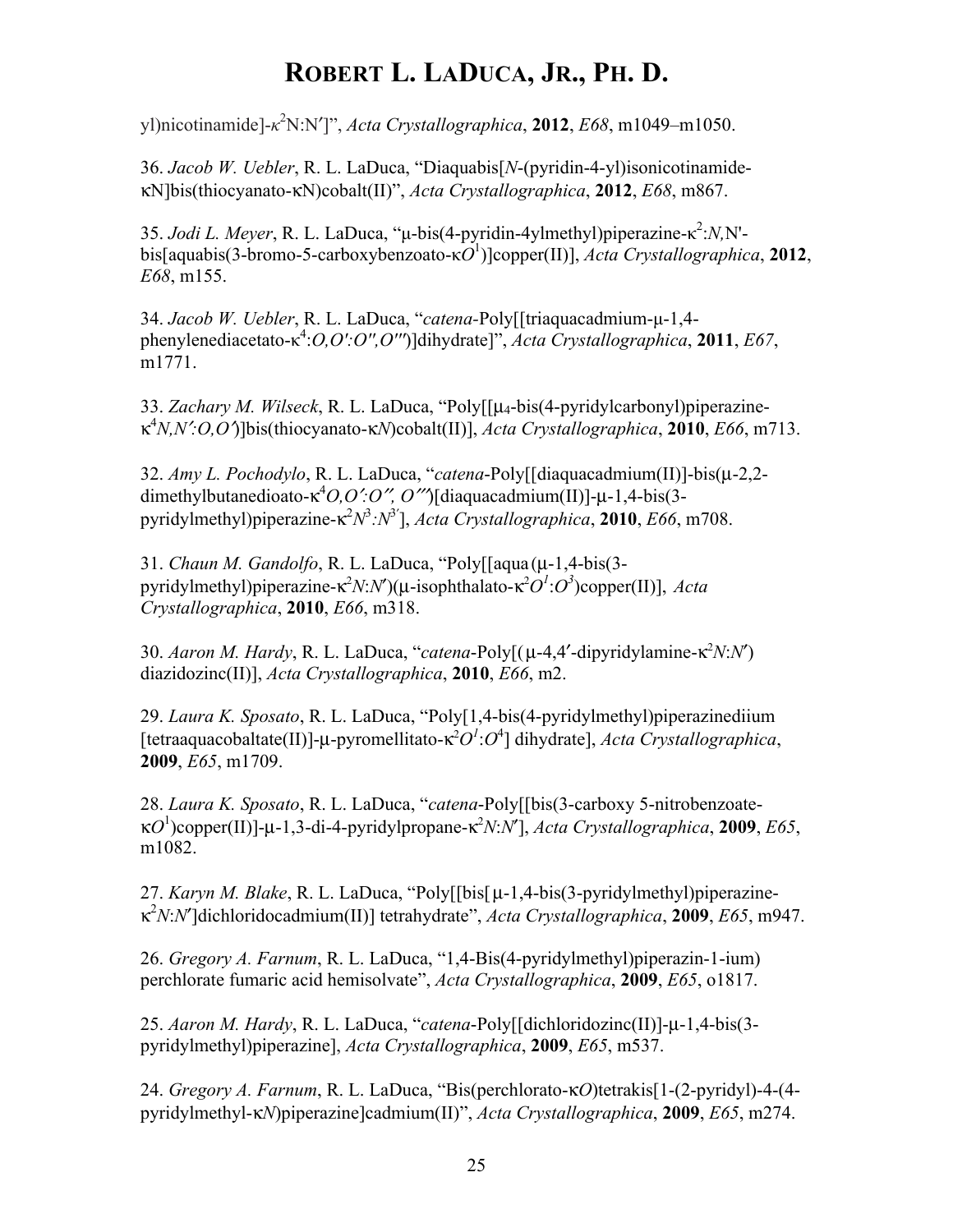23. *Gregory A. Farnum*, R. L. LaDuca, "4-(4-pyridylamino)pyridinium perchlorate", *Acta Crystallographica*, **2009**, *E65*, o423.

22. *Maxwell A. Braverman*, R. L. LaDuca, Poly[[4,4'-Iminodipyridinium][(di-µ4 isophthalato-κ3-*O*:*O*′:*O*′′,*O*′′′ )(di-µ3-isophthalato-κ<sup>3</sup> -*O*:*O*′:*O*′′;κ4- *O*:*O*′:*O*′′:*O*′′′)trizinc(II)] dihydrate], *Acta Crystallographica*, **2008**, *E64*, m1601.

21. *Gregory A. Farnum*, R. L. LaDuca, "Poly[4,4′-Iminodipyridinium][bis(µ4-phosphatoκ4 -*O:O*′*:O*′′*:O*′′′)tetra-µ3-oxido-tetraoxidotetravanadium(V)], *Acta Crystallographica*, **2008**, *E64*, m1602.

20. *Jennifer L. Hittle*, R. L. LaDuca, "poly-[di-µ<sub>3</sub>-chlorido-(µ<sub>2</sub>-(3-pyridyl)(4pyridyl)methanone-κ 2 -*N:N*′)dicopper(I)], *Acta Crystallographica*, **2008**, *E64*, m1599.

19. *Gregory A. Farnum*, R. L. LaDuca, "Bis(dimethylmalonato-κ<sup>2</sup>-O:O')bis[(4-(4pyridylimino-к-N<sup>4</sup>)pyridinium]nickel(II) trihydrate", *Acta Crystallographica*, **2008**, *E64*, m1603.

18. *Gregory A. Farnum*, R. L. LaDuca, "*catena*-Poly[[[dimethylmalonato-κ 2 - *O:O*')(perchlorato-κO)copper(II)]-(μ-bis(3-pyridylmethyl)piperazinediium-κ<sup>2</sup>-*N<sup>1</sup>'*:*N*<sup>4</sup>')] perchlorate dihydrate]", *Acta Crystallographica*, **2008**, *E64*, m1524.

17. *Joseph H. Nettleman*, R. L. LaDuca, "poly-*catena*[tetraaquacobalt(II)-(µ-4,4' bipyridine-κ 2 -*N*,*N*')] diperchlorate bis(4,4'-bipyridine) disolvate dihydrate", *Acta Crystallographica*, **2008**, *E64*, m1485.

16. *David P. Martin*, R. L. LaDuca, "4,4′-Iminodipyridinium bis(hydrogen phthalate)", *Acta Crystallographica*, **2008**, *E64*, o2153.

15. *Gregory A. Farnum*, R. L. LaDuca, "poly[diaquabis( $\mu_3$ - $\kappa^4$ - $O^1$ ,  $O^1$ : $O^4$ ,  $O^4$ -maleato) dicopper(II)]trihydrate", *Acta Crystallographica*, **2008**, *E64*, m2074.

14. *Warren R. Knapp*, R. L. LaDuca, "Di(4-pyridyl)methanediol", *Acta Crystallographica*, **2008**, *E64*, o1347.

13. *David P. Martin*, R. L. LaDuca, "*catena-*Poly[[[diaquacopper(II)](µ-pyridine-2,4 dicarboxylato-κ<sup>3</sup> *N,O<sup>2</sup>* :*O<sup>4</sup>* )]0.625-hydrate]", *Acta Crystallographica*, **2007**, *E63*, m3203.

12. *Maxwell A. Braverman*, R. L. LaDuca, "Poly-catena[(terephthalato-κ<sup>2</sup>O:O)bis(di-4pyridylamine-κ*N)*nickel(II)]-µ-di-4-pyridylamine-κ<sup>2</sup> *N*:*N'*]", *Acta Crystallographica*, **2007**, *E63*, m2780.

11. *Warren R. Knapp*, *David P. Martin*, R. L. LaDuca, "Poly[tris-µ-di-4-pyridylamineκ2 *N*:*N*')-tetrathiocyanato-κ<sup>4</sup> *N*-dicobalt(II)]", *Acta Crystallographica*, **2007**, *E63*, m2745.

10. *Caleb H. Springsteen*, R. L. LaDuca, "*catena*-Poly[bis(thiocyanato-κN)cobalt(II)]-µdi-4-pyridylamine-κ<sup>2</sup> *N*:*N'*]", *Acta Crystallographica*, **2007**, *E63*, m2705.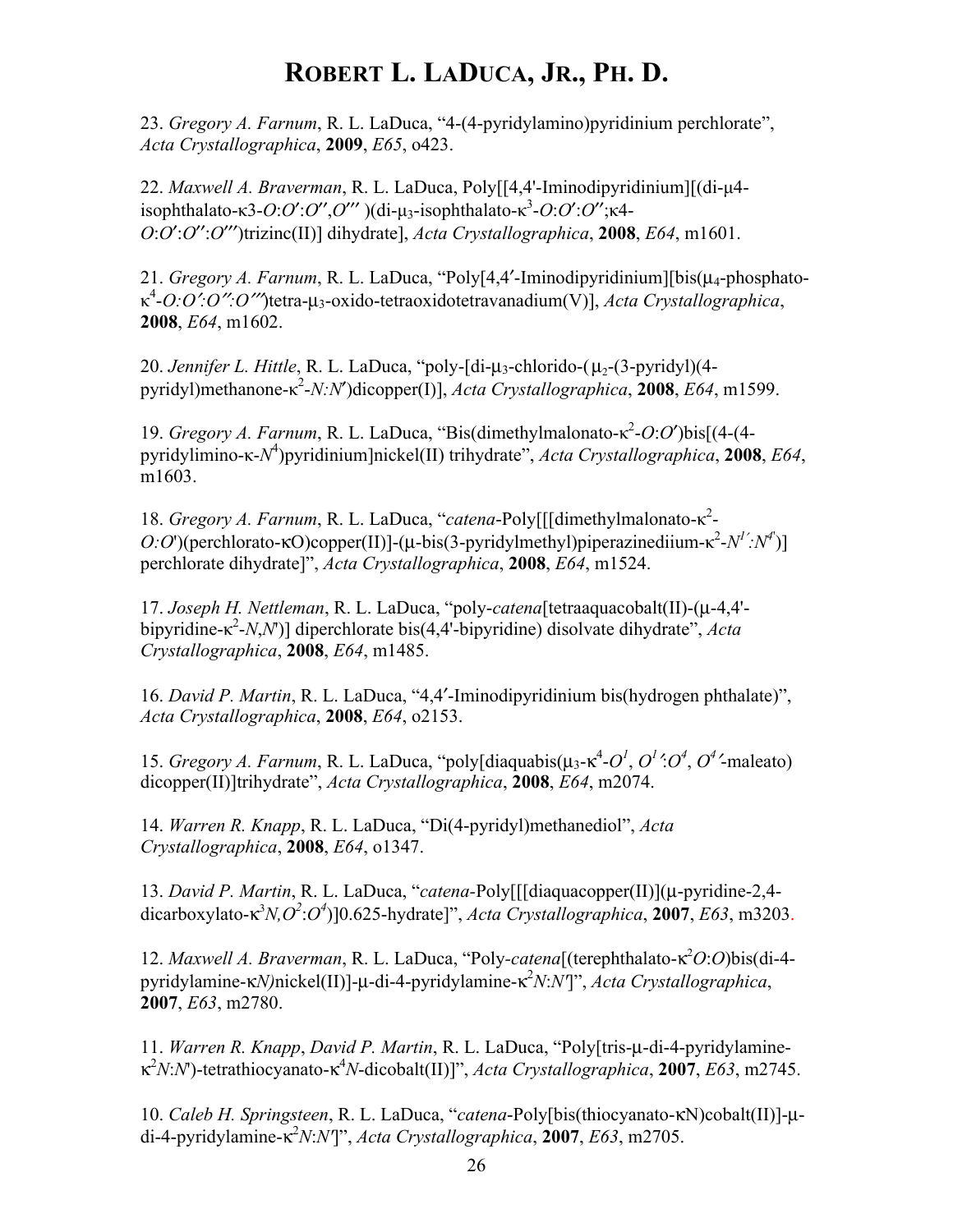9. *Matthew R. Montney*, R. L. LaDuca, "diaqua[(*E*)-4,4′-ethylenedipyridine-κ*O*) (malonato-κ<sup>2</sup> *O*:*O*)]copper(II) trihydrate", *Acta Crystallographica*, **2007**, *E63*, m2166.

8. *Maxwell A. Braverman*, R. L. LaDuca, "4,4′-Iminodipyridinium 5- Hydroxyisophthalate Trihydrate", *Acta Crystallographica*, **2007**, *E63*, o3167.

7. *Warren R. Knapp*, Robert L. LaDuca, "4-(3-4-pyridyl)propyl(pyridinium) trihydrogen pyromellitate", *Acta Crystallographica*, **2007**, *E63*, o1987-o1989.

6. *Caleb H. Springsteen*, Randy S. Rarig, Jon Zubieta, Robert L. LaDuca, "A hybrid bimetallic complex from regioselective *in situ* ligand oxidation", *Acta Crystallographica*, **2007**, *E63*, m933-m935.

5. *Catherine E. Ochalek*, Robert L. LaDuca, "The 3,4-connected hybrid oxide poly[tetrakis-μ-2,4'-bipyridine-κ<sup>2</sup>N:N')(μ<sub>4</sub>-β-octamolybdatoκ4 O:O′:O′′:O′′′)tetracopper(I)]", *Acta Crystallographica*, **2007**, *E63*, m621-m624.

4. *Anna E. Wasson*, Robert L. LaDuca, "poly[(μ<sub>4</sub>-3-pyridylphosphonato-κ<sup>4</sup>N:*O:O' :O*′′)cobalt(II)]", *Acta Crystallographica*, **2007**, *E63*, m462-m464.

3. *M. Desciak*, R. S. Rarig, J. Zubieta, R. L. LaDuca, "A one-dimensional coordination polymer incorporating a less common bipyridine isomer: poly-*catena*-[[((bisacetatoκ*O*)aquacopper(II)](µ-3,3′-bipyridine-κ<sup>2</sup> *N:N*′*)*]", *Acta Crystallographica*, **2007**, *E63*, m435-m437.

2. *R. J. Trovitch*, R. S. Rarig, J. Zubieta, R. L. LaDuca, "A coordination polymer with conformationally distinct layers: *poly*[μ-1,3-di-4-pyridylpropane-κ<sup>2</sup>N:N')bis(μ<sub>3</sub>thiocyanato-κ<sup>3</sup> *N,S*:*S*)dicopper(I)]", *Acta Crystallographica*, **2007**, *E63*, m339-m341.

1. *J. Schottenfeld*, R. S. Rarig, J. Zubieta, R. L. LaDuca, A non-centrosymmetric onedimensional coordination polymer: *catena*[[4,7-phenanthrolin-4-ium-κ*N7* ) (thiocyanato-κ*S*)copper(I)]-(µ-thiocyanato-κ<sup>2</sup> *N*:*S*)], *Acta Crystallographica*, **2007**, *E63*, m278-m280.

### **GRANTS AWARDED:**

**National Science Foundation Research Experiences for Undergraduates (REU) site at Michigan State University: Cross-disciplinary Training in Sustainable Chemistry and Chemical Processes,** \$270,000, August 2014–July 2017; \$270,000, August 2019– July 2022.

**American Chemical Society Petroleum Research Fund**, Type SUMR (Supplemental Under-represented Minority Research Fellowship), \$5,000, for summer 2009.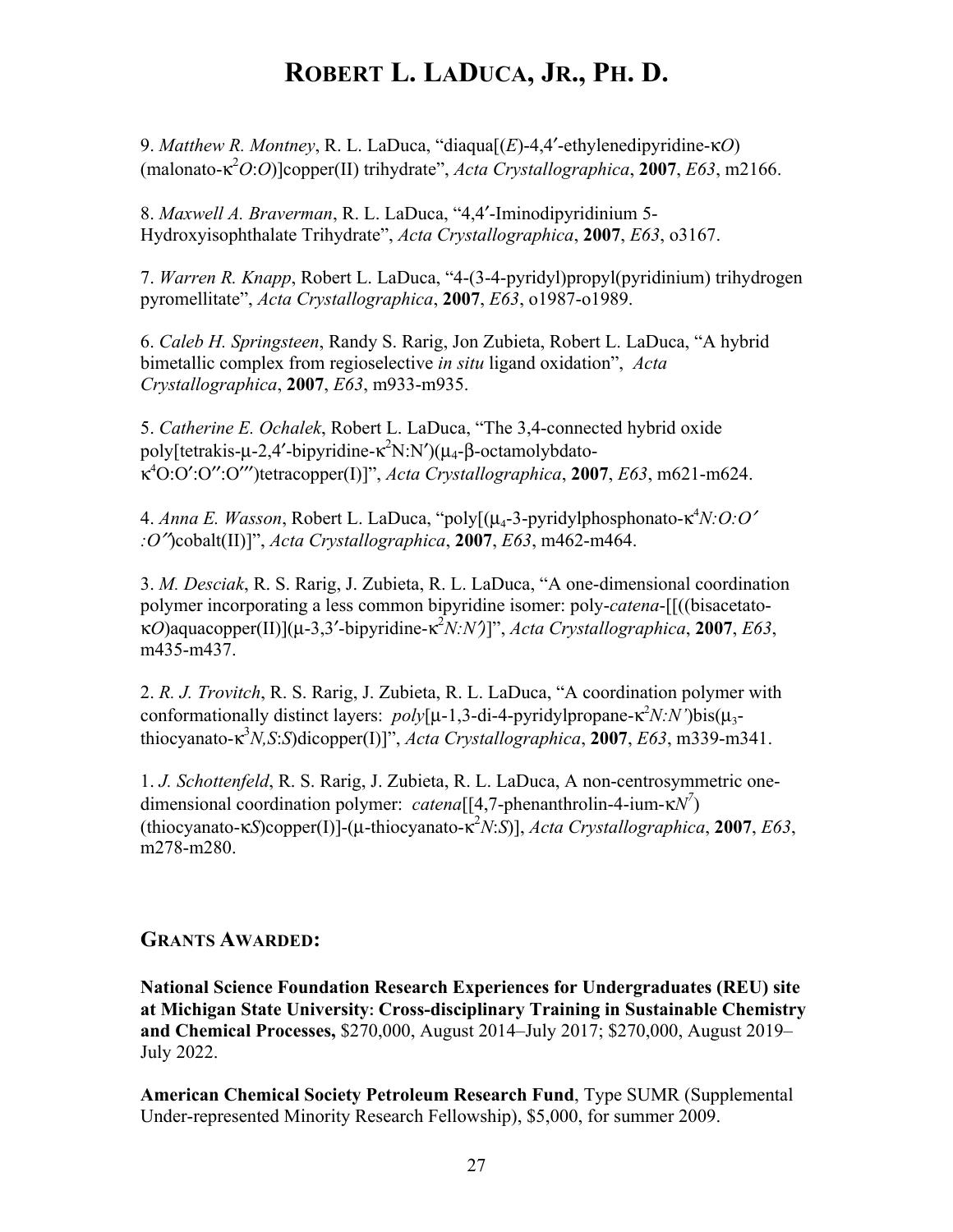**American Chemical Society Petroleum Research Fund**, Type B Grant, \$64,200, for the period 2008-2011.

**Michigan State University College of Natural Sciences Quality Fund Research Opportunity Award**, co-PI and author of propoal to institute summer research program for four Lyman Briggs School undergraduates, \$10,000, for summer 2007.

**King's College** Faculty Development Grants, \$4,000 for summer 2002, \$3,600 for summer 1997

**American Chemical Society Petroleum Research Fund**, Type B Grant, \$30,000, for the period 2000-2002.

**Research Corporation**, Cottrell College Science Award, \$32,656, for period 1997-1999.

### **PRESENTATIONS:**

*National Meeting, American Chemical Society*, "Structure and properties of coordination polymers containing hydrogen-bonding capable and conformationally flexible dipyridyl ligands: An introductory undergraduate research program at Lyman Briggs College at Michigan State University", Philadelphia PA, August 2016 **Special Symposium:** Small Splash, Big Waves: Research at Principally Undergraduate Institutions. **Session chair**.

*National Meeting, American Chemical Society*, "Synthesis and properties of coordination polymers with threaded, interpenetrated, and self-penetrated topologies based on short chain dicarboxylate and hydrogen-bonding capable dipyridyl ligands", San Francisco, California, August 2014, **Coordination Chemistry session chair**

*Central Regional Meeting, American Chemical Society*, "Divalent metal coordination polymers containing long-spanning dipyridylpiperazine ligands: threaded loops, selfpenetrated nets, and other novel topologies", Central Michigan University, Mt. Pleasant, Michigan, May 2013.

*42nd Congress of International Union of Pure and Applied Chemistry*, Materials Symposium, "Dicarboxylate coordination polymers incorporating kinked or flexible diimines: nanobarrels, highly-connected topologies, and self-penetrated networks", oral and poster presentation, Glasgow, Scotland, August 2009.

*Elmhurst College, Department of Chemistry*, Elmhurst, IL,

"Dicarboxylate coordination polymers incorporating kinked or flexible diimines: nanobarrels, highly-connected topologies, and self-penetrated networks", April 2009. **INVITED LECTURE**

*Michigan State University, Department of Chemistry*, Inorganic Chemistry Colloquium,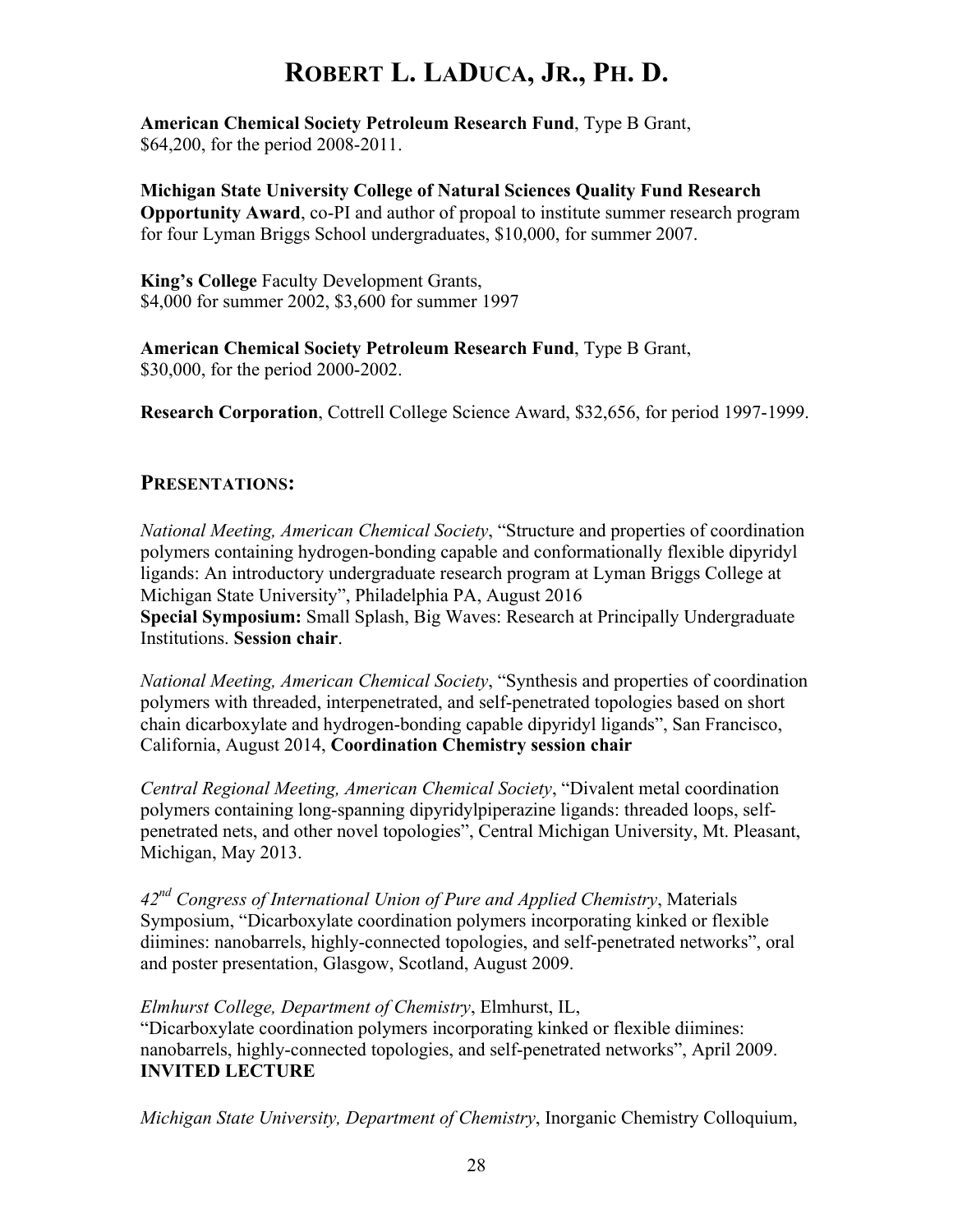"Dicarboxylate coordination polymers incorporating kinked or flexible diimines: nanobarrels, highly-connected topologies, and self-penetrated networks", April 2009.

*Michigan State University,* **Faculty Address***,* Lyman Briggs College Graduation Brunch, May 2008.

*Lyman Briggs College*, *Michigan State University*, April 2007, "Coordination Polymers", research seminar during inaugural LBC Symposium Day.

*King's College*, Chemistry Department, Wilkes-Barre, PA, November 2004, "The Effect of Organic Ligand Substructure on the Structure of Hydrothermally Prepared Inorganic/Organic Hybrid Materials."

*Michigan State University*, Chemistry Department and Lyman Briggs School of Sccience, East Lansing, MI, March 2004, "The Effect of Organic Ligand Substructure on the Structure of Hydrothermally Prepared Inorganic/Organic Hybrid Materials."

*Hope College*, Chemistry Department Seminar, Holland, MI, March 2003, "The Effect of Organic Ligand Substructure on the Structure of Hydrothermally Prepared Inorganic/Organic Hybrid Materials."

*Project Kaleidoscope*, Tucson, AZ, December 2000, with Dr William Shergalis and Dr. Joan Coffin (team presentation). "The Undergraduate Research Experience: Searching for New Knowledge".

*American Chemical Society National Meeting*, Washington, DC, August 2000, "Hydrothermal Synthesis and Structure of Metal Oxides and Coordination Polymers Incorporating Asymmetric Bipyridines." (oral presentation)

*American Chemical Society Local Section Meeting, Susquehanna Valley Section*, February 2000, "Hydrothermal Synthesis and Structural Characterization of Inorganic/Organic Hybrid Materials." (oral presentation)

*American Chemical Society National Meeting*, Anaheim, CA, March 1999, "The Hydrothermal Synthesis, Structure, and Properties of Bimetallic Oxides Incorporating Difunctional Pyridyl Ligands." (poster presentation)

### **OFFICES HELD:**

- -- **Chemistry Day Co-Coordinator**, MSU Local Section of American Chemical Society, 2005-2008 --assisted in organizing and publicizing the annual Chemistry Day at Impression 5 Museum, in celebration of National Chemistry Week
- --**Chairman**, Susquehanna Valley Local Section of the American Chemical Society, 2001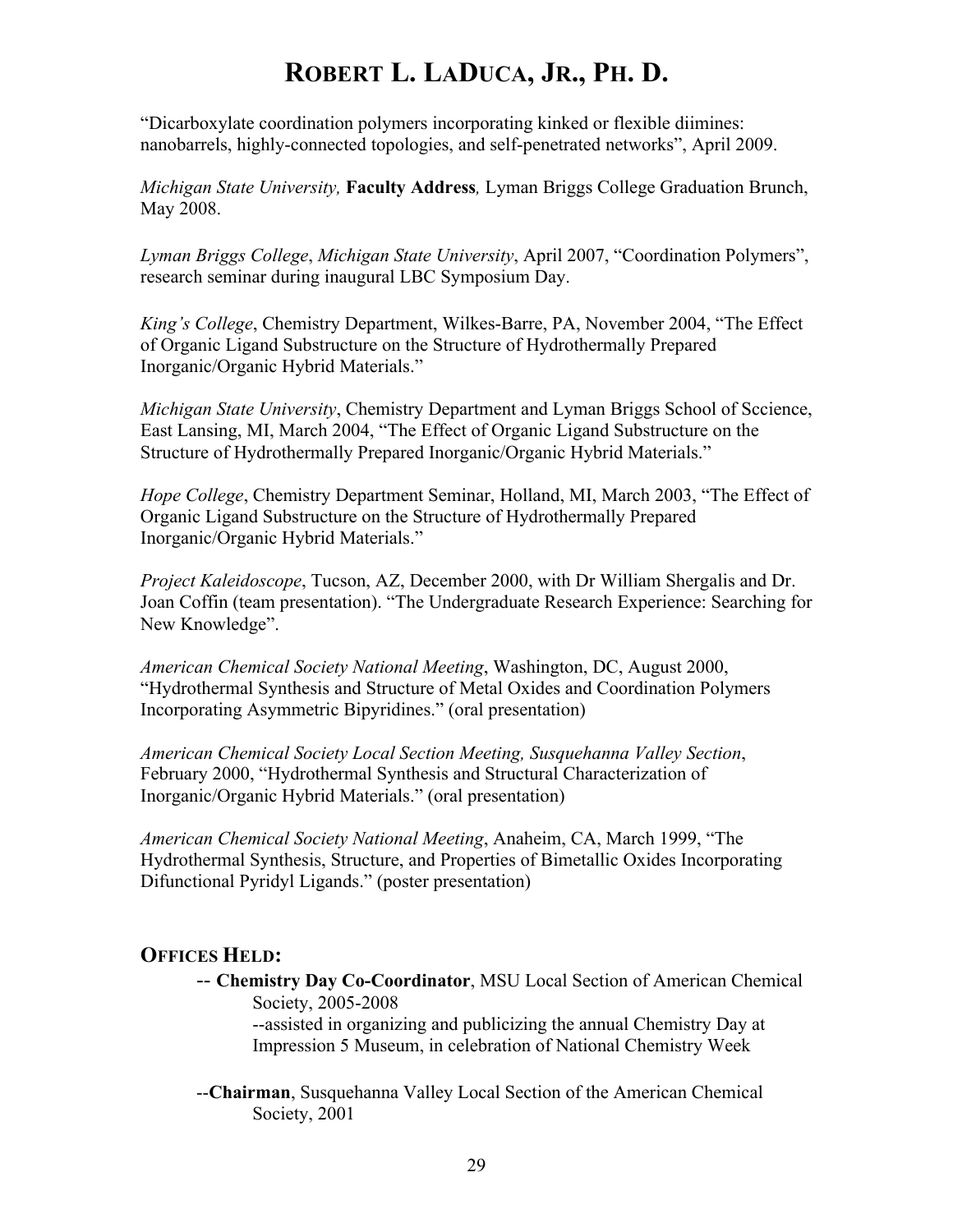--**Faculty Advisor**, King's College Chemical Society, 1996-2004 --oversaw student service projects, arranged field trips

#### **COLLEGE, COMMUNITY AND PROFESSIONAL SERVICE:**

#### **-- Peer Reviewer**

**--***Journal of the American Chemical Society, Chemical Communications, Inorganic Chemistry, Dalton Transactions, European Journal of Inorganic Chemistry, Crystal Growth & Design, CrystEngComm, New Journal of Chemistry, Inorganica Chimica Acta, Polyhedron, Journal of Solid State Chemistry, Journal of Coordination Chemistry, Journal of Inorganic and Organometallic Polymers --American Chemical Society Petroleum Research Fund, National Science* 

*Foundation*

-- **International Advisory Board**, *Zeitschrift fur Anorganische und Allgemenie Chemie*, 2015–2018.

-- **Educational Policies Committee**, Lyman Briggs College, 2014–2015, 2017– 2019

-- **Steering Committee, At-Large Member**, Lyman Briggs College, 2014–2015, 2017–2019

--**University Committee on Undergraduate Education**, MSU, 2014

--**Military Education Advisory Committee**, MSU, 2014

**--LBC Chemistry/Civil Engineering Tenure-Stream Faculty Search Committee**, 2013-2014, Chair

**--LBC Chemistry Fixed Term Faculty Search Committee**, 2014, Chair

--**Briggs Advisory Council**, 2010-2013; Chair, 2012–13

**-- MSU All-University Traffic and Transportation Committee,** 2009-2011 Chairman, 2010-2011.

**--LBC Reappointment/Tenure/Promotion Rubrics and Directions Ad-hoc Committee**, 2010, Chair

- --**Michigan State University "Grandparents' University"** "The Joy of Chemistry"- Chemical demonstration exhibitions for grandparents and children, 2006–2014.
- **--LBC Chemistry Laboratory Academic Specialist Search Committee**, 2009-2010, Chair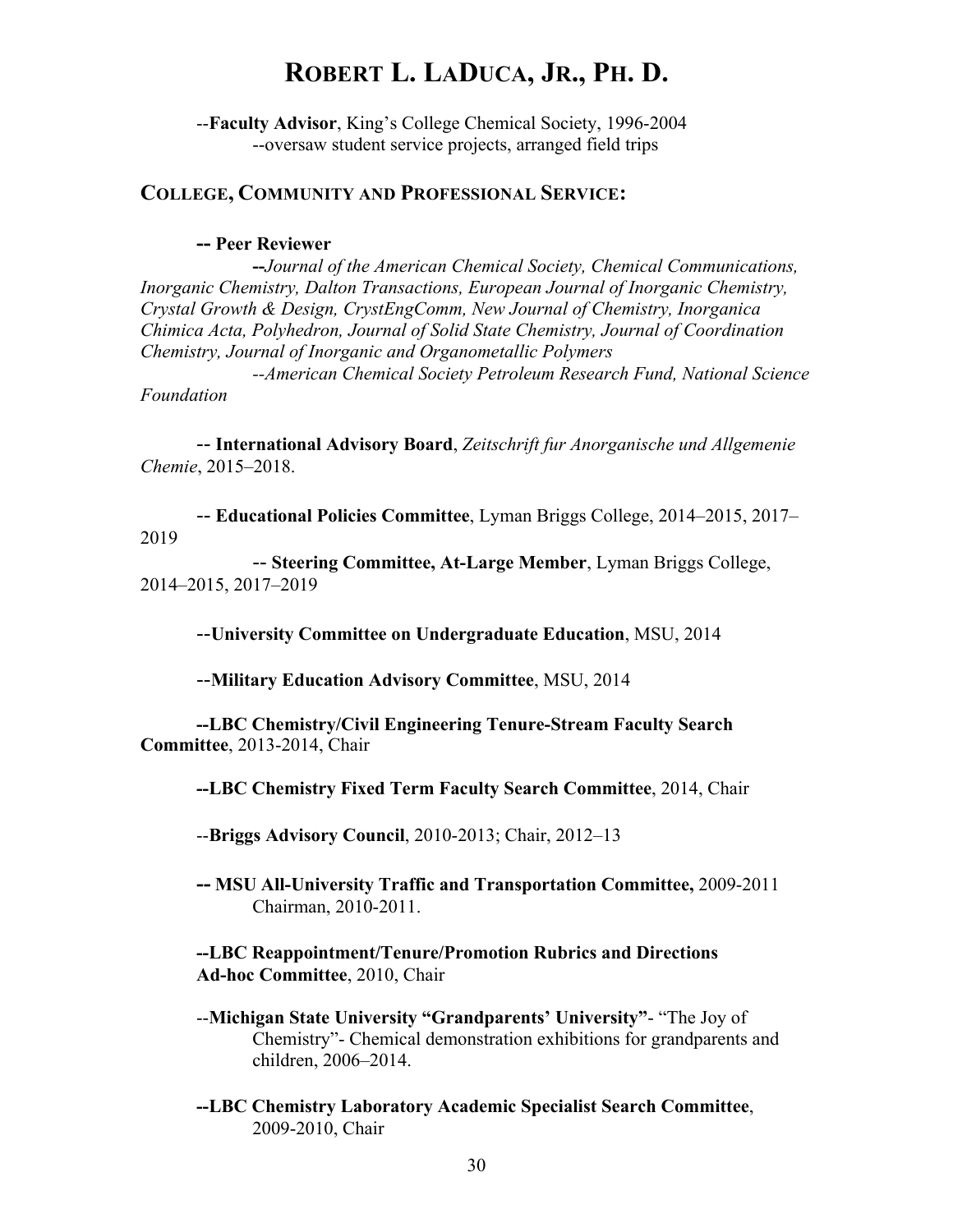**-- MSU College of Natural Sciences Curriculum Committee,** 2005-2008

#### **--LBC SALG Committee,** 2008-2009

--tasked with developing new Student Evaluation of Learning Gains evaluation instrument

- -- **Chemistry Day Co-Coordinator**, MSU Local Section of American Chemical Society, 2005-2008 --assisted in organizing and publicizing the annual Chemistry Day at Impression 5 Museum, in celebration of National Chemistry Week
- **-- LBS/STEPPS Faculty Search Committee,** 2004-2005 --affirmative Action compliance representative
- **-- LBS Environmental History Faculty Search Committee,** 2007 --affirmative Action compliance representative
- **--LBS Fixed-Term Chemistry Faculty Search Committee**, 2006, Chair
- --**Chairman**, Susquehanna Valley Local Section of the American Chemical Society, 2001
- --**Faculty Advisor**, King's College Chemical Society, 1996-2004 --oversaw student service projects, arranged field trips

#### --**King's College Information Literacy Committee,** 2002-2004

--science division representative on college committee meant to enhance and assess information literacy efforts across the curriculum

--**King's College Middle States Self-Study Team on Admissions,** 2003 --compiled and presented information on science student retention and success rates for major accreditation renewal report

#### --**Annual Halloween Show,** 1996-2004

--performed "Things That Go Boom in the Night!" chemical demonstration exhibition for >300 people from college and surrounding community, geared towards school-age children, 7 years at King's College, 1 year at MSU

#### --**School Outreach,** 1996-present

- --have presented numerous chemical demonstration exhibitions or astronomical talks involving sky simulator software at local elementary schools.
- --2-3 in-school outreach programs in each semester in Lansing/East Lansing area (2004-2010)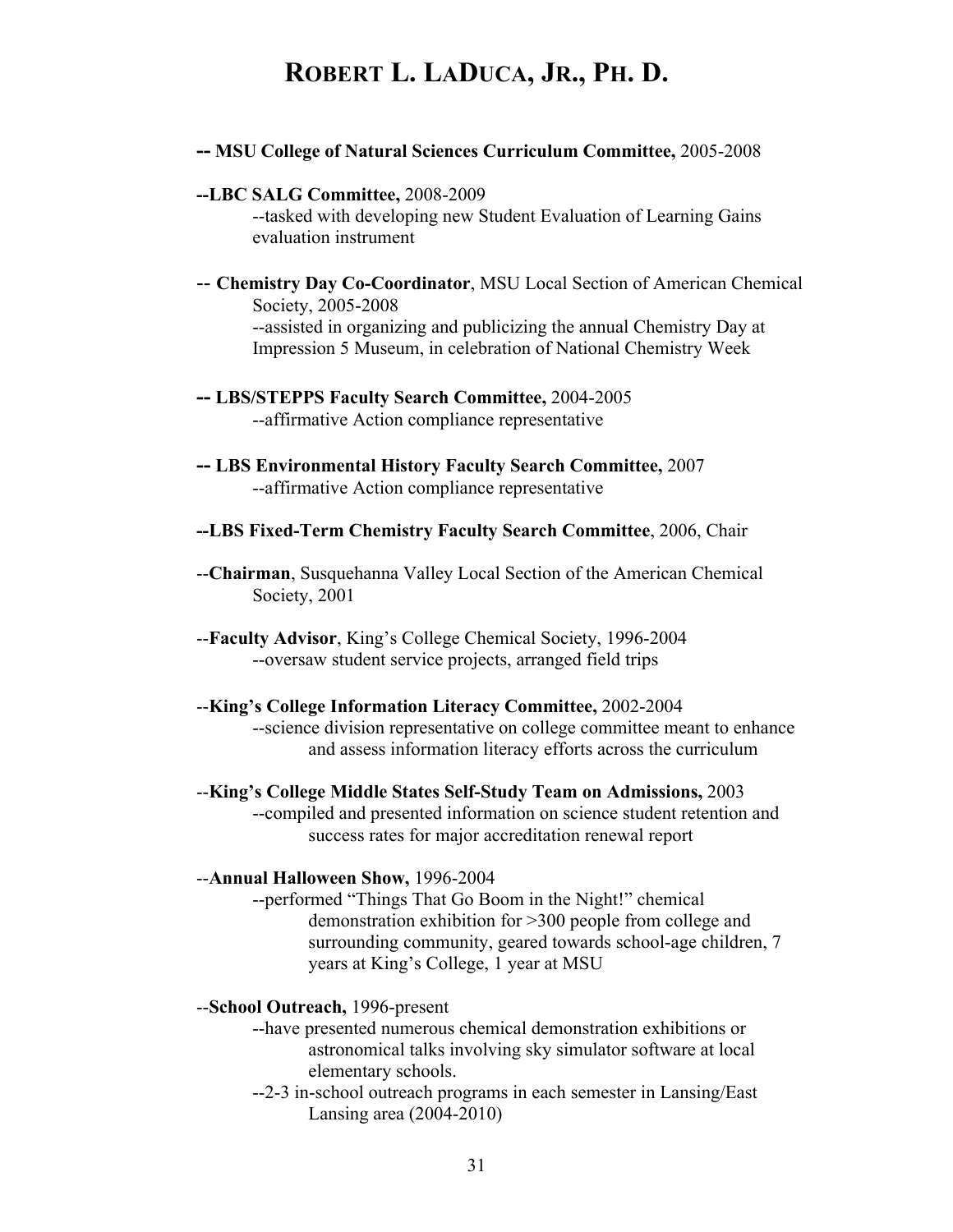#### --**Public Astronomy Events,** 1996-2004

--have hosted public "viewing parties" on campus during significant astronomical events (solar and lunar eclipses, Comet Hale-Bopp, planetary alignments)

#### **--King's College Experiencing the Arts Program,** 1998-2001

--responsible for booking musical groups who mix contemporary rock styles with classical music, as part of the college's cultural program.

#### **--King's College Chemistry Department Building Renovation Committee**, 1996

#### **--North East Art Rock Festival** 1998-2012

--co-founder and business coordinator of an annual three-day music festival highlighting international and domestic classicallyinfluenced or jazz-influenced rock groups, held at Lehigh University in Bethlehem, PA. Annual budget ~\$250,000 for 501(c)3 not for profit corporation. Festival website: www.nearfest.com

#### **REFERENCES:**

Dr. Elizabeth Simmons Dean, Lyman Briggs College Michigan State University East Lansing, Michigan 48825 esimmons@msu.edu (517) 353-6486

Dr. Brian Williams Chair, Department of Chemistry and Physics 133 North River Street King's College Wilkes-Barre, Pennsylvania 18711 brianwilliams@kings.edu (570) 208-5900

Dr. Jon A. Zubieta Department of Chemistry Room 1-014 Center for Science and Technology Syracuse University Syracuse, New York 13244 jazubiet@syr.edu (315) 443-2547

Dr. Peter T. Wolczanski